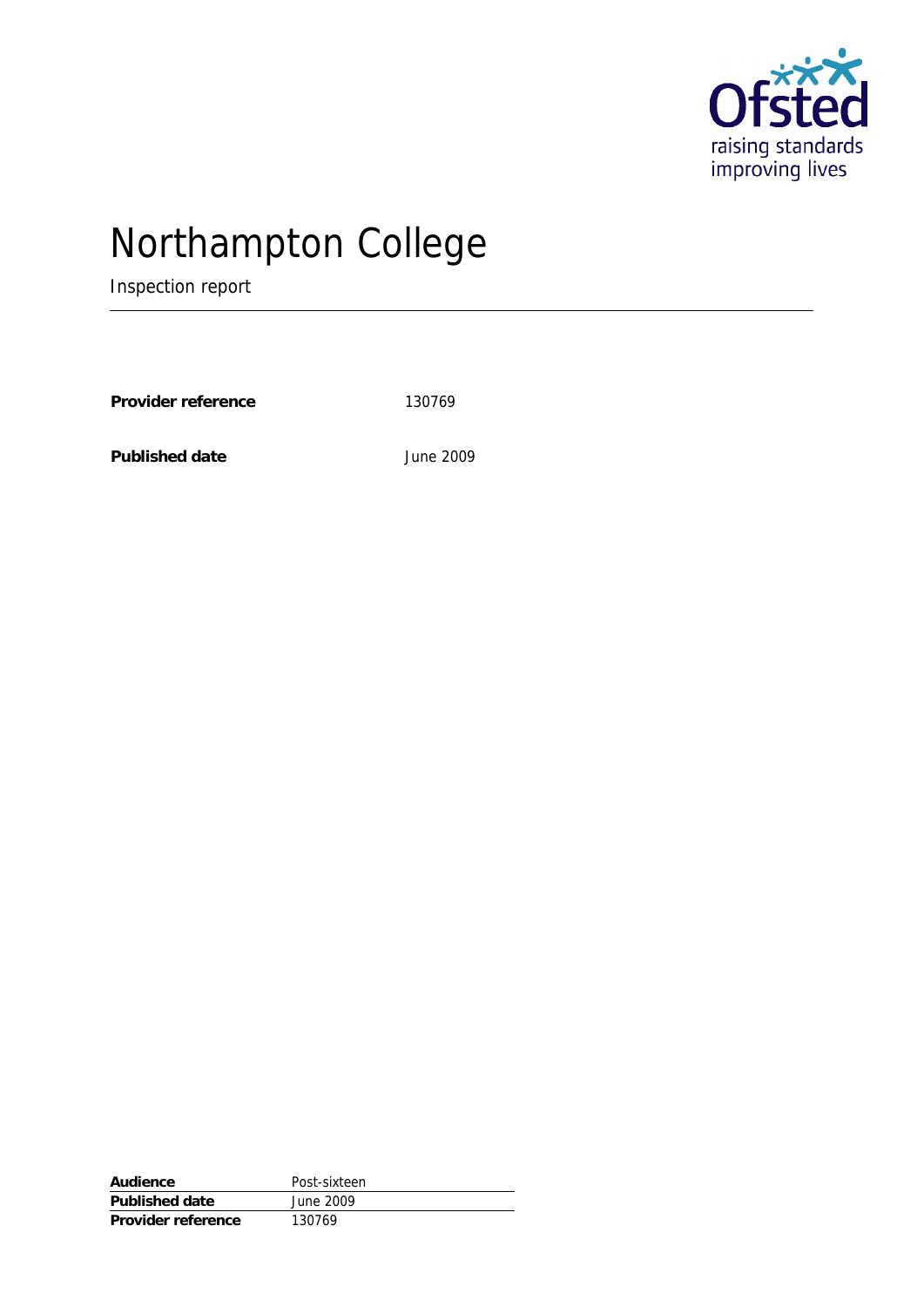### Contents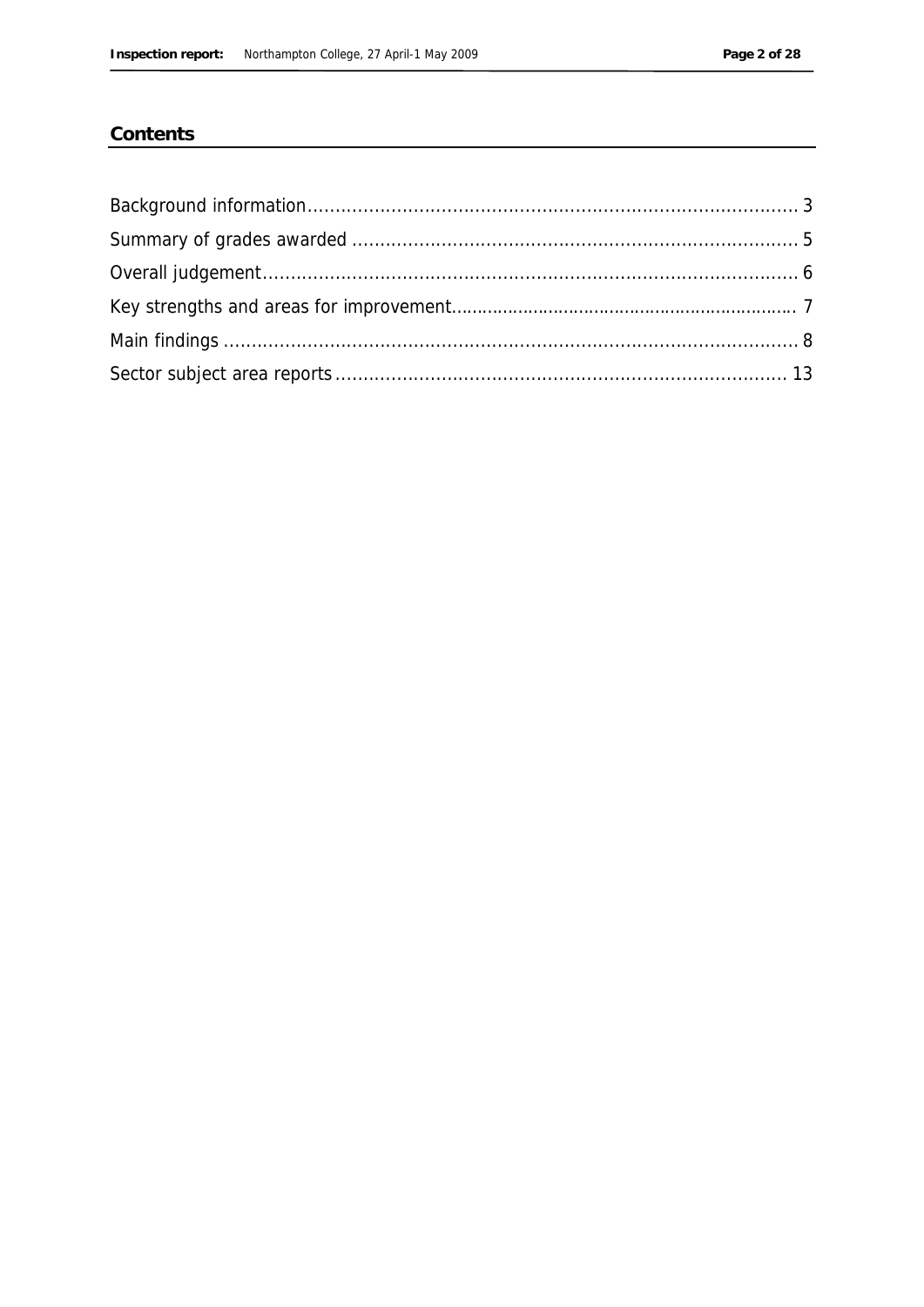## **Background information**

### **Inspection judgements**

#### **Grading**

Inspectors use a four-point scale to summarise their judgements about achievement and standards, the quality of provision, and leadership and management, which includes a grade for equality of opportunity.

The descriptors for the four grades are:

- grade 1 outstanding
- grade 2 good
- grade 3 satisfactory
- grade 4 inadequate

Further information can be found on how inspection judgements are made at www.ofsted.gov.uk.

### **Scope of the inspection**

In deciding the scope of this inspection, inspectors took account of: the provider's most recent self-assessment report and development plans; comments from the local Learning and Skills Council (LSC) or other funding body; and where appropriate the previous inspection report (www.ofsted.gov.uk); reports from the inspectorate annual assessment visits or quality monitoring inspection; and data on learners and their achievement over the period since the last inspection. This inspection focused on the following aspects:

- overall effectiveness of the organisation and its capacity to improve further
- achievement and standards
- quality of provision
- leadership and management
- specialist provision in: health, public services and care; engineering; hairdressing and beauty therapy; visual and performing arts, and media; literacy, numeracy and English for speakers of other languages (ESOL); and independent living and leisure skills.

#### **Description of the provider**

1. Northampton College is a large general further education college situated in the East Midlands, created by the merger of the original Northampton College with Daventry Tertiary College in August 2004. Most learners live in Northamptonshire but some travel from Leicestershire, Milton Keynes, Bedfordshire and Buckinghamshire. At the time of inspection there were 3,830 learners on full-time programmes and 4,200 studying on a part-time basis. An additional 3,600 learners followed higher education, Entry to Employment (E2E), work-based learning (WBL), adult and community learning (ACL), 14 to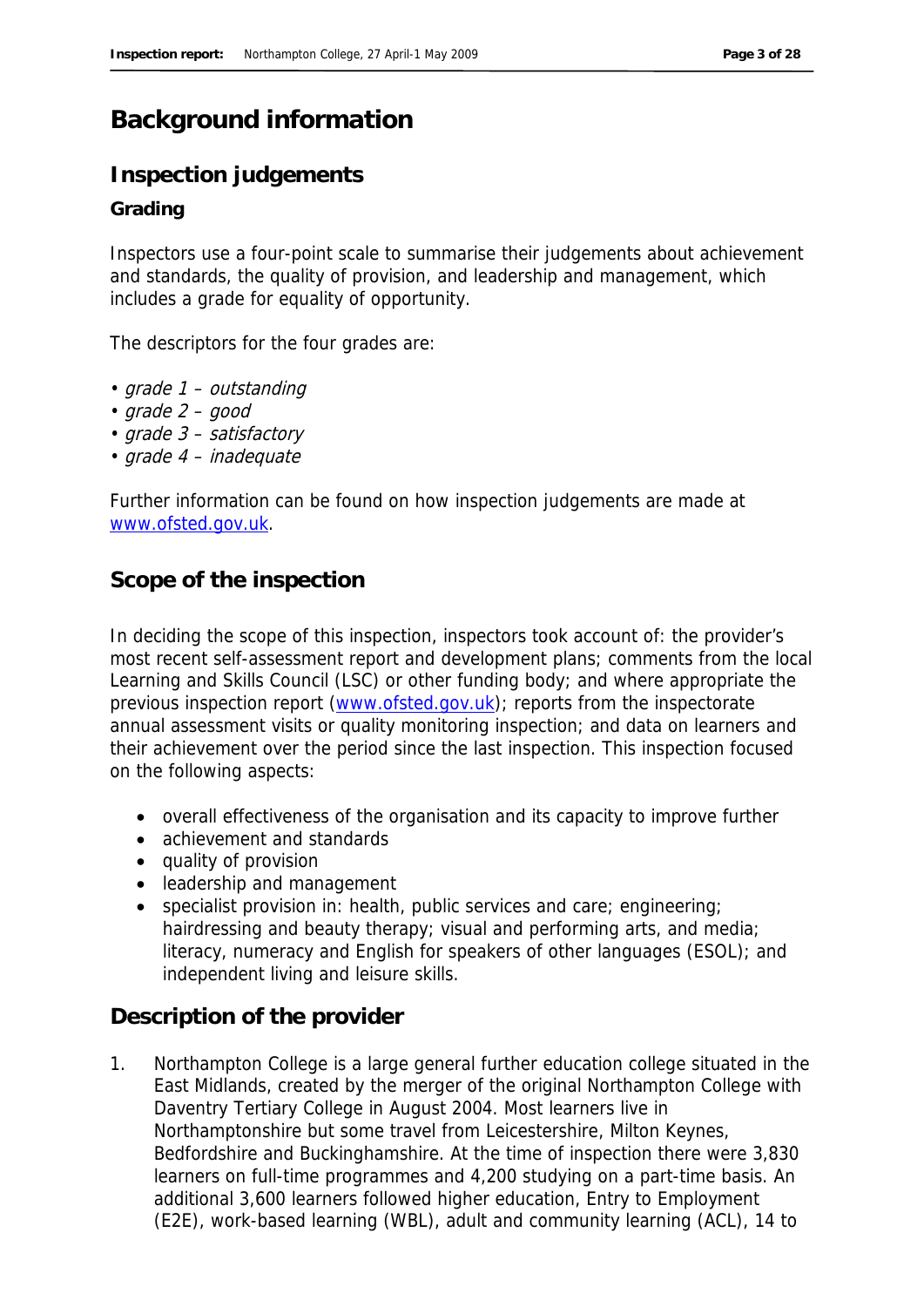16 and full cost programmes, with 1,430 on Train to Gain provision. Nearly three-fifths of students are female and three-quarters are adults. At 15%, the proportion of learners from minority ethnic backgrounds is much higher than that of the local population.

- 2. The college offers provision in 14 out of the 15 LSC sector subject areas; the exception being land-based industries. Programmes in most curriculum areas are offered in both main centres in Northampton and Daventry, the Northampton centre being the largest. The third main centre in Lower Mounts in Northampton town centre offers courses in information technology (IT), English for speakers of other languages (ESOL), ACL and higher education. The college's mission is 'to provide our community with the opportunity to develop through learning'.
- 3. The unemployment rate in Northamptonshire is lower than the national average at 3.8%. In 2008, the percentage of young people in Northamptonshire gaining five GCSEs at A\* to C, including English and mathematics, was 45.4%, compared to the national average of 47.6%.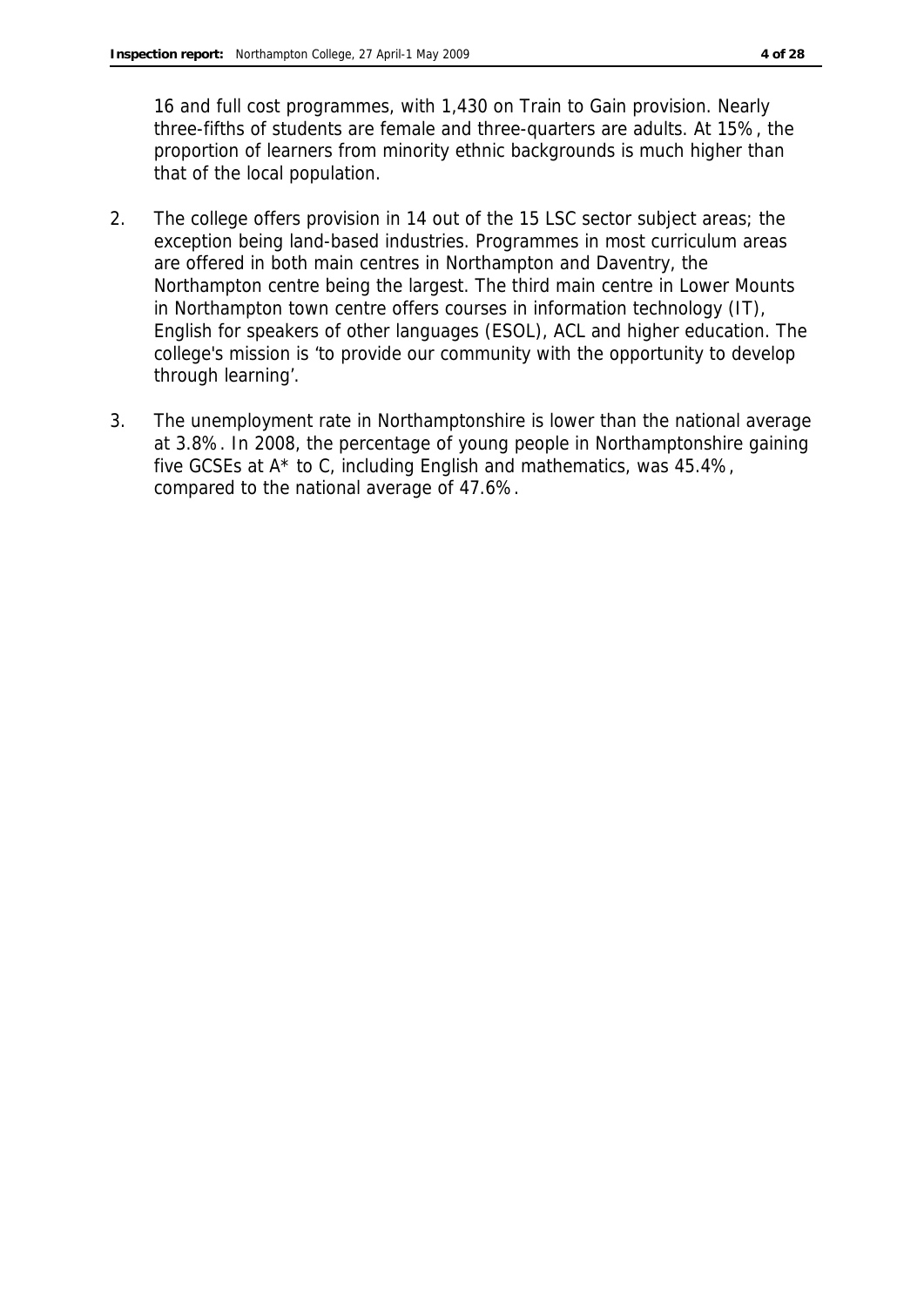# **Summary of grades awarded**

| Effectiveness of provision            | Satisfactory: Grade 3      |
|---------------------------------------|----------------------------|
|                                       | Good: Grade 2              |
| Capacity to improve                   |                            |
| Achievement and standards             | Satisfactory: Grade 3      |
| Quality of provision                  | Satisfactory: Grade 3      |
| Leadership and management             | Satisfactory: Grade 3      |
| Equality of opportunity               | Good: contributory grade 2 |
| Sector subject areas                  |                            |
| Health, public services and care      | Outstanding: Grade 1       |
| Engineering                           | Satisfactory: Grade 3      |
| Hairdressing and beauty therapy       | Good: Grade 2              |
| Visual and performing arts, and media | Satisfactory: Grade 3      |
| Literacy, numeracy and ESOL           | Satisfactory: Grade 3      |
| Independent living and leisure skills | Satisfactory: Grade 3      |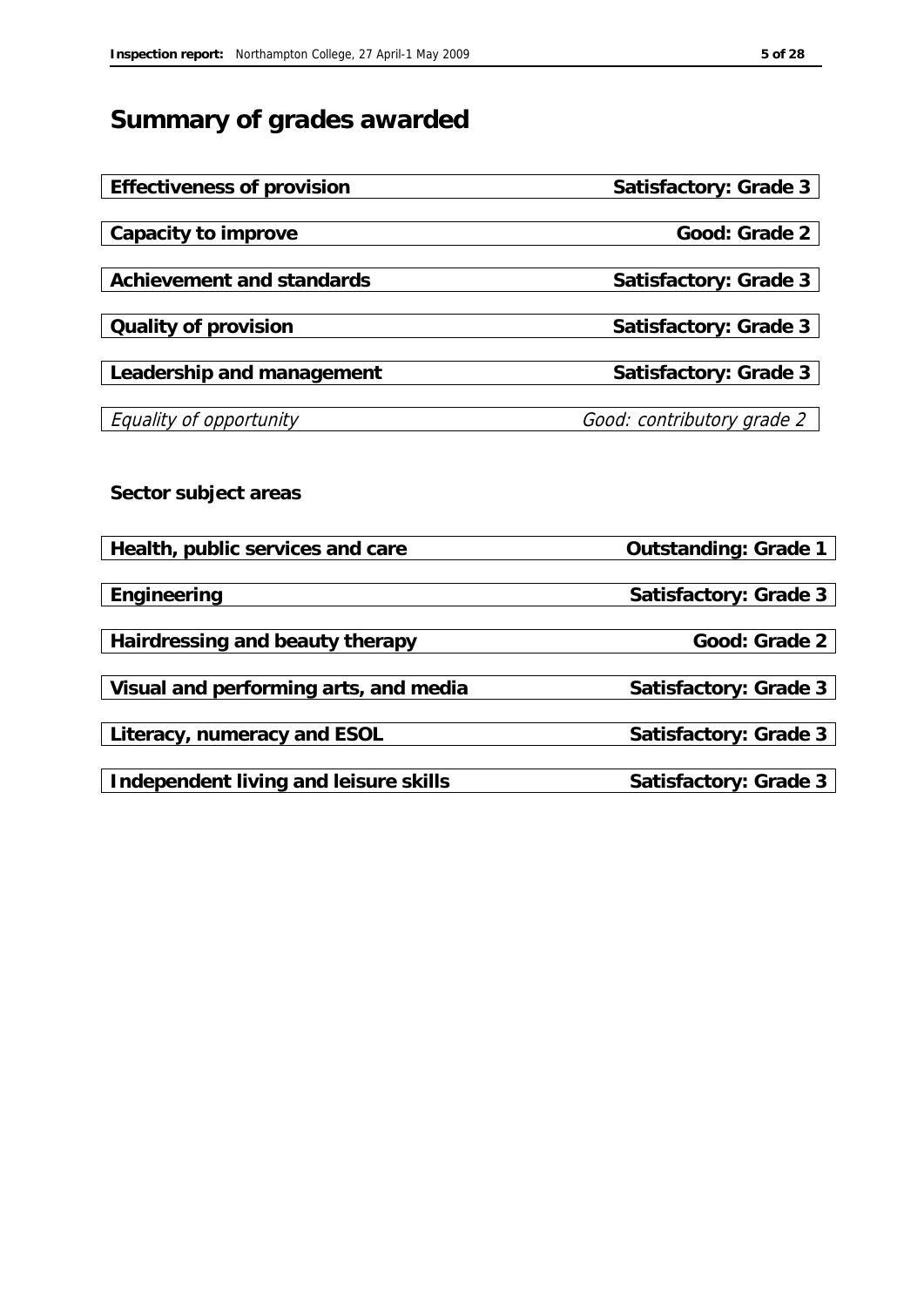# **Overall judgement**

#### Effectiveness of provision **Satisfactory: Grade 3**

- 4. Overall effectiveness is satisfactory. Achievement and standards are satisfactory. Success rates have improved at a faster rate than nationally and are in line with national averages. For learners aged 16 to 18 they are high at level 2 but, although improving, low at level 3. Key skills success rates are low. Success rates are high in work-based learning, Train to Gain provision and for learners aged 14 to 16. Most learners enjoy college and make satisfactory progress. Attendance is satisfactory.
- 5. Teaching and learning are satisfactory. The proportion of good or better teaching and learning is low. The quality of lesson observation reports is variable. Initial assessment is effective in identifying learners' needs and support is provided promptly. Assessment is satisfactory. The quality of learners' targets in their learning plans is inconsistent, as is the monitoring of their progress.
- 6. The college's response to meeting the needs and interests of learners is good as is the approach to educational and social inclusion. A wide range of provision is offered across the levels, with good progression routes. Enrichment activities are satisfactory. The provision for key skills is satisfactory, although there are insufficient opportunities for learners to accredit their information technology (IT) skills. Employer links and partnership arrangements are highly effective. Learners from diverse cultures and who have disabilities mix together well.
- 7. Guidance and support for learners are good having improved significantly. Retention has improved. Support for learners with specific disabilities is good. They succeed at a higher rate than those not receiving support. Support is underdeveloped for gifted and talented learners.
- 8. Leadership and management are satisfactory and good for learners aged 14 to 16. The principal and senior managers have established a very clear mission and vision. While senior management roles are clearly defined, leadership and management within some curriculum areas are not as effective. The impact of quality assurance arrangements is satisfactory overall. Not all targeted improvements have been realised across all curriculum areas. Performance management of staff is underdeveloped. Governance is good. The promotion of equality and diversity is good. Financial management is strong and the college provides satisfactory value for money overall.

Capacity to improve **Good:** Grade 2

9. The college has good capacity to improve. The self-assessment report, although over-generous in its overall grading, identifies many of the strengths and areas for improvement identified by inspectors. The process is sound and includes all staff in evaluating performance. Recent improvements in overall success rates have been secured through the application of robust quality assurance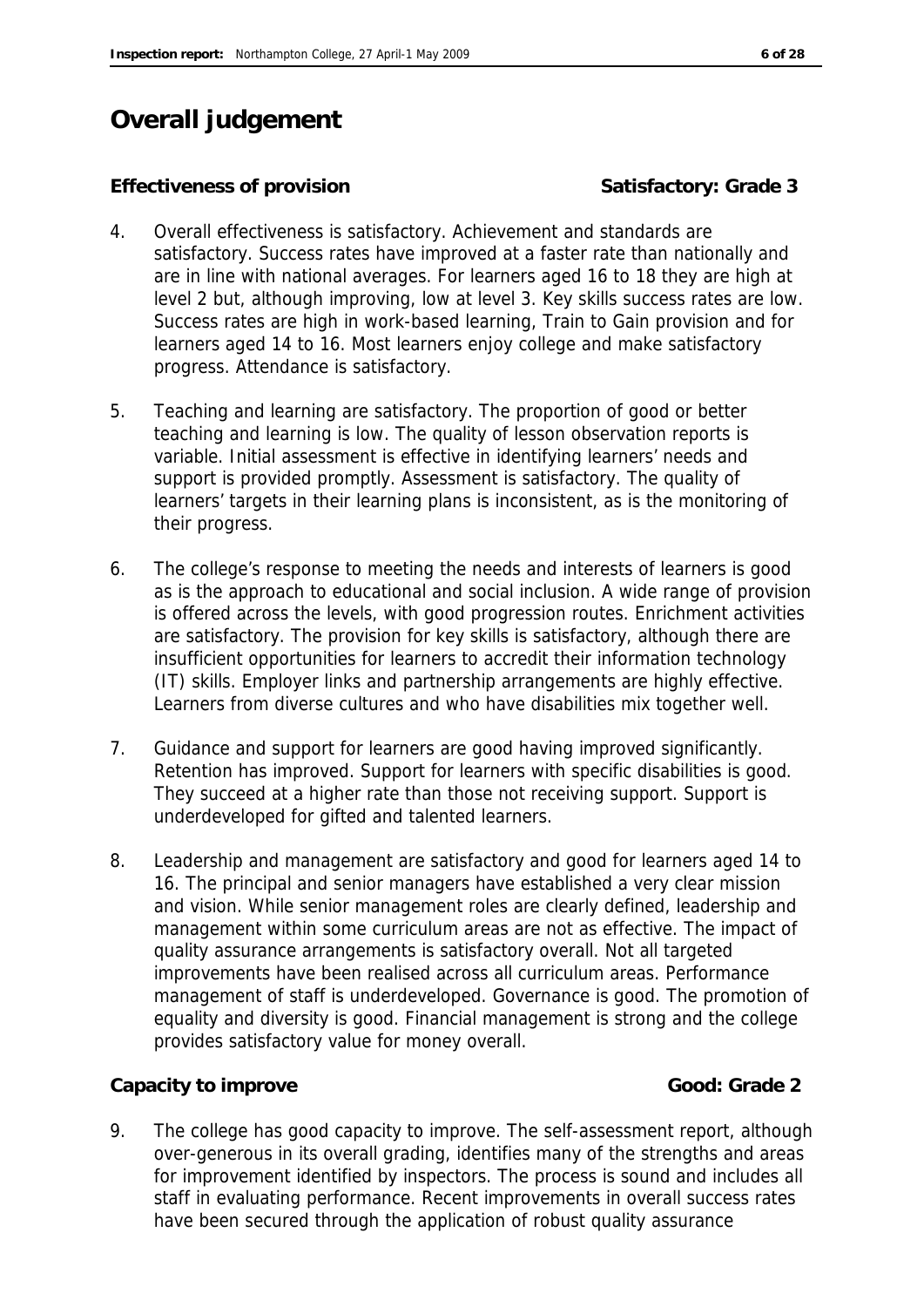arrangements and improved leadership and management, although they have yet to have sufficient impact in all areas. The quality improvement plan sets a clear agenda for further developments and the management structure provides clear lines of communication and accountability. Senior managers enjoy the confidence of staff in their ability to continue to improve provision and the college has sufficient resources to support such improvements.

**The effectiveness of the steps taken by the college to promote improvement since the last inspection**

10. The college has made good progress in addressing the areas for improvement identified at the last inspection. Retention and pass rates have improved. Quality assurance arrangements have been strengthened, although they are not yet effective in securing improvements consistently in all areas. Training for both managers and governors has been beneficial and enables them to better perform their roles. All full-time and substantive part-time learners receive initial assessment and learners identified as requiring additional support receive it. Target setting and the monitoring of learner progress is completed, although this is more effective in some areas than others. Managers have increased the proportion of good or better lessons. The management and co-ordination of work-based learning has improved and is now satisfactory.

#### **Key strengths**

- high success rates for learners aged 16 to 18 on level 2 courses
- high success rates on Train to Gain provision
- comprehensive range of provision
- highly effective links with schools, employers and other providers
- good pastoral and academic support
- very clear strategic direction and vision
- good governance
- good promotion of equality and diversity
- strong financial management.

#### **Areas for improvement**

**The college should address:**

- low success rates for learners aged 16 to 18 on level 3 courses
- low key skills success rates
- insufficient proportion of good or better lessons
- insufficient opportunities to accredit IT key skills for full-time learners
- underdeveloped support for gifted and talented learners
- underdeveloped appraisals and performance management of staff
- insufficient use and monitoring of targets to inform college and learners' improvement
- inconsistent curriculum management.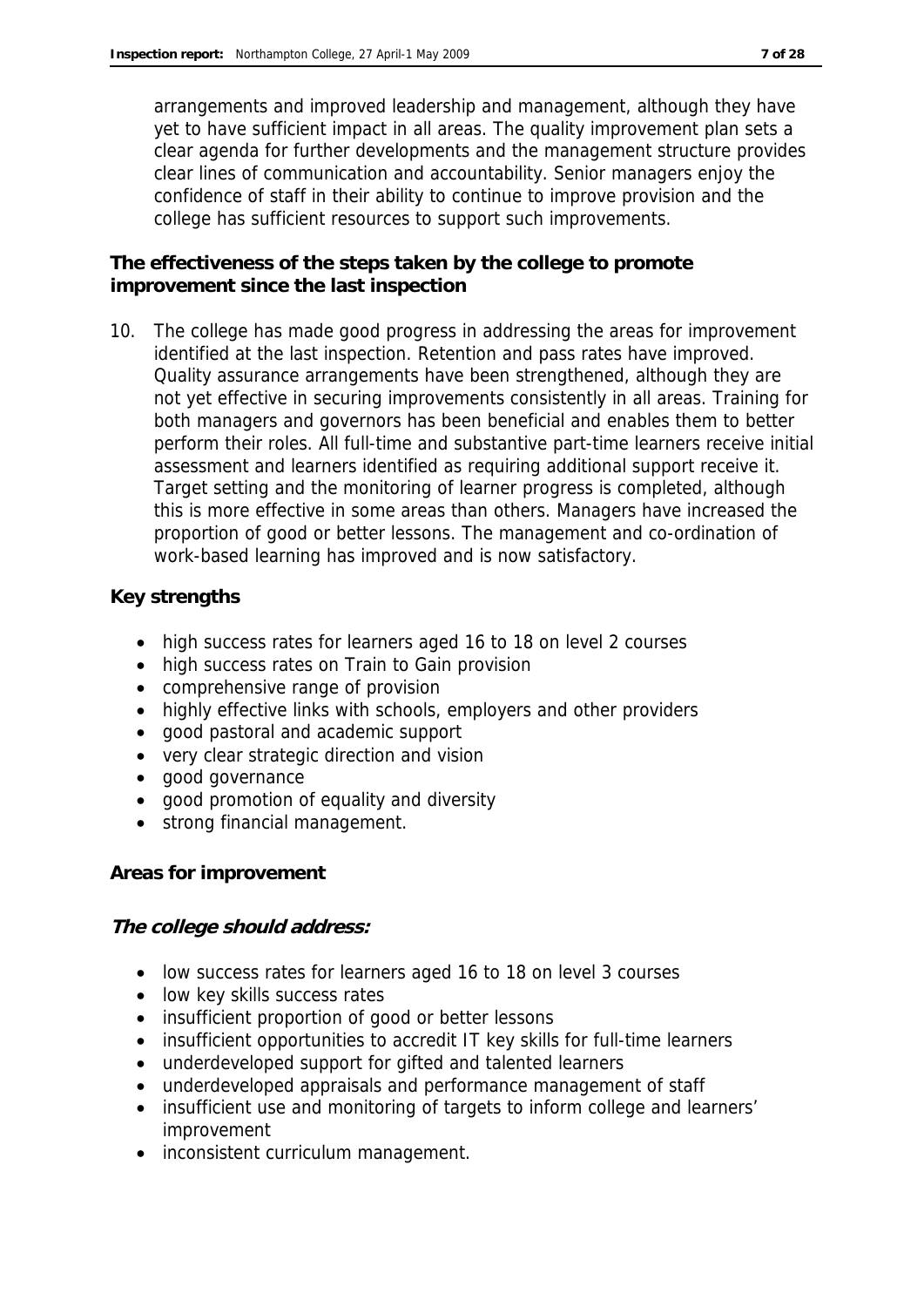# **Main findings**

Achievement and standards **Satisfactory: Grade 3** 

**Contributory grades:** 

Work-based learning and the state of the Good: grade 2 Train to Gain Good:  $G$  and  $G$  and  $G$  and  $G$  and  $G$  and  $G$  and  $G$  and  $G$  and  $G$  and  $G$  and  $G$  and  $G$  and  $G$  and  $G$  and  $G$  and  $G$  and  $G$  and  $G$  and  $G$  and  $G$  and  $G$  and  $G$  and  $G$  and  $G$  and  $G$  and  $G$ Learners aged 14 to 16 Good: grade 2

- 11. Achievement and standards, which the college self-assessed as good, are satisfactory. Success rates have improved at a faster rate than nationally since the last inspection and are in line with national averages. For adult learners, success rates are higher than for learners aged 16 to 18. At level 2, success rates are above national averages and high on GCSE courses for 16 to 18 yearolds but at level 3, although improving, success rates remain low.
- 12. Key skills success rates improved at level 1 in 2007/08 to above the low national average but remain low at level 2. Participation in key skills declined substantially in 2007/08. For adults on level 3 National Vocational Qualifications (NVQs) success rates declined in 2007/08 and are low. Numbers on most programmes are, however, small.
- 13. Success rates on employer-based Train to Gain provision are high when compared with national averages. These learners develop good skills and knowledge. On apprenticeships, college data indicate a continued upward trend in framework success rates, which are above national average for advanced apprentices. Timely success rates have improved and are broadly in line with national averages.
- 14. For males and females aged 16 to 18, success rates are broadly similar, although the gap between adult males and females widened in 2007/08. Success rates are improving for most minority ethnic groups. They fell for the small proportion of younger learners from an Indian background. For learners in receipt of additional learning support, success rates are higher than for those not in receipt of support. For learners aged 14 to 16 success rates are high.
- 15. Learners enjoy college and their attendance is satisfactory. They make the progress broadly expected of them when compared with similar learners nationally. The standard of learners' work is mostly satisfactory.

**Quality of provision** Community of provision Satisfactory: Grade 3

**Contributory grade:**

Learners aged 14 to 16 Good: grade 2

- 
- 16. The quality of provision, which the college self-assessed as good, is satisfactory. It is good for learners aged 14 to 16. Teaching and learning are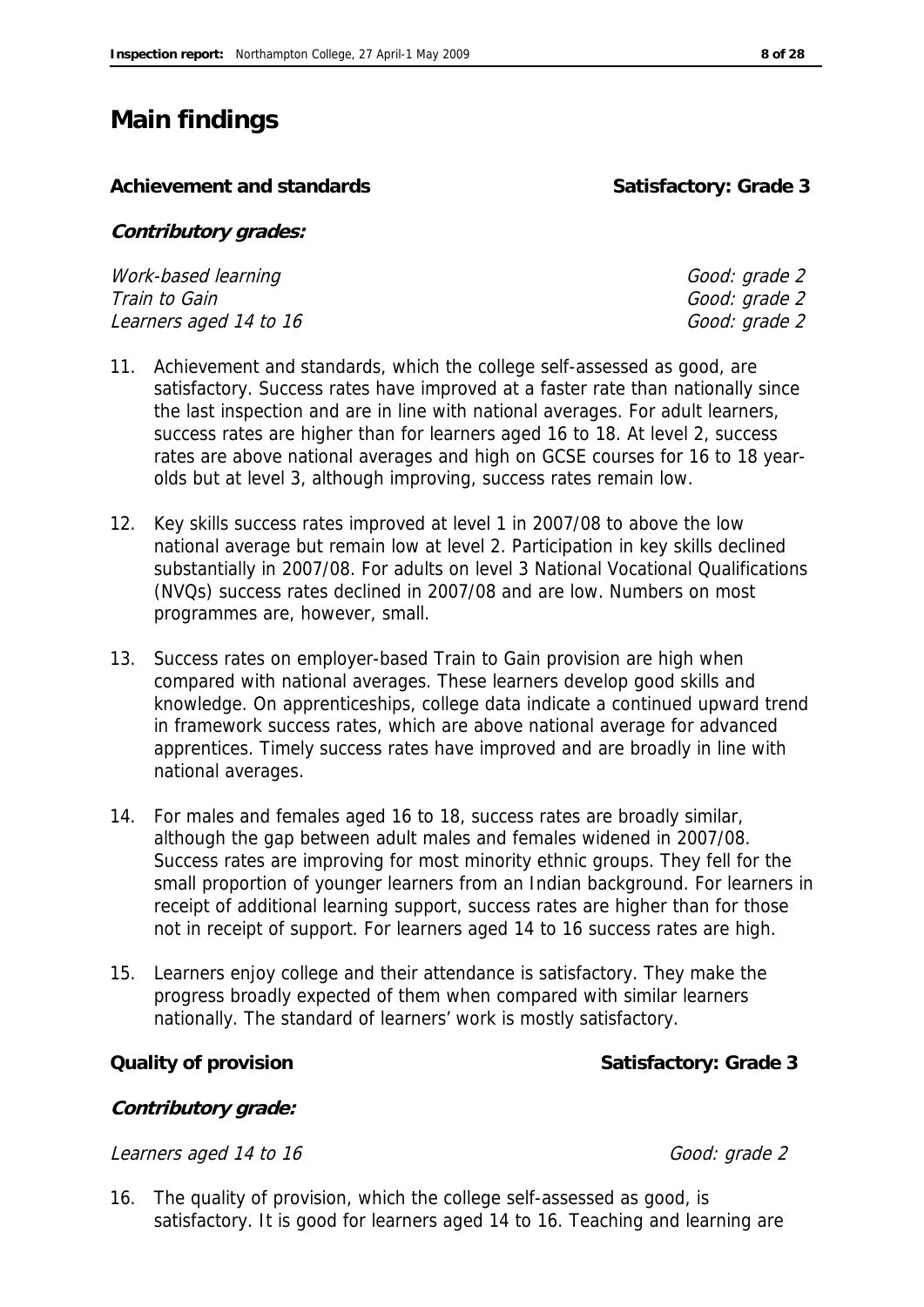satisfactory. Many learners enjoy their lessons and make satisfactory progress in them. Managers have increased the proportion of good lessons but the proportions of outstanding and inadequate lessons have been constant over the last three years. The effect of better teaching and learning is yet to be realised in improving the amount of progress made by learners. Information and learning technology (ILT) resources are good. Whilst many teachers manage these effectively to aid learning, their use is underdeveloped in other areas. Reports to parents, carers and guardians and to employers are informative.

- 17. The proportion of good or better teaching and learning remains relatively low. In the best lessons, learners are involved in a wide range of enjoyable and interesting activities which aid learning and enable good progress. Teachers plan lessons well and ensure that individual learners' needs are met. Learners benefit from using a variety of learning resources which enliven learning. Teachers and support staff work very well to enhance learning. In the less effective lessons, learners receive insufficient challenge and are not inspired to learn and progress. Teachers dominate lessons and do not involve learners sufficiently. They do not question learners to check that they have understood new topics. Lesson plans and learning activities frequently lack variety and interest.
- 18. The college uses initial screening to diagnose learners' literacy and numeracy needs effectively and learners receive their support promptly. Most learners requiring additional support receive it but support for gifted and talented learners is underdeveloped. Screening outcomes inform the individual learning plan (ILP) well. However, the monitoring of the quality of ILPs is insufficient; their frequency and quantity are very variable. In some areas, target setting is very good and precise and encourages learners to improve. In other cases target setting is terse and unhelpful to learners.
- 19. Assessment is satisfactory. Many teachers mark learners' work carefully and provide very clear guidance to help learners improve. Others do not correct spelling and grammatical errors and their feedback lacks formative advice. Internal verification is rigorous; verifiers challenge assessors' comments and judgements to ensure that learners' work meets appropriate standards. Managers monitor internal and external verification processes very carefully.
- 20. Lesson observation outcomes inform staff development and appraisal effectively. Managers provide good staff development to observers and engage in moderation activities extensively. The quality of lesson observation reports is variable. Many contain a very good focus on learners and learning. In other cases, comments contain descriptions of activities rather than judgements and are preoccupied with the teacher's performance instead of learners' engagement.
- 21. The extent to which programmes and activities meet the needs of learners is good. A wide range of provision is offered which meets the needs of learners and employers effectively, with good progression routes within the college and to higher education. Levels of progression within the college are satisfactory. Through strong partnership arrangements with local schools, employers and community organisations, the curriculum is developed well to meet local needs.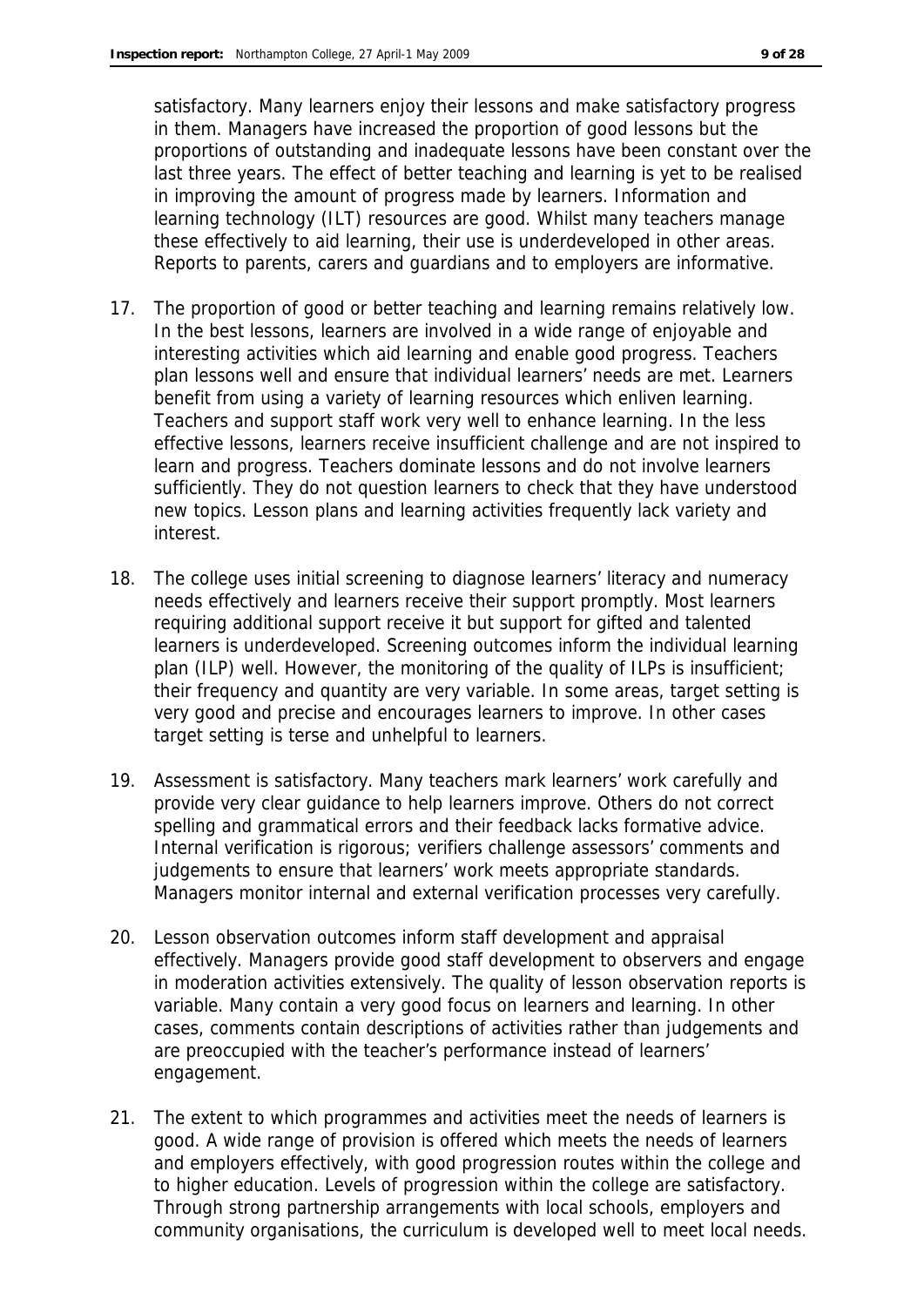The college plays a key role in planning and supporting the development and delivery of the new diplomas with schools. Relationships with employers are good. They receive regular updates on programme requirements and learners' progress. Learners with learning difficulties and/or disabilities have limited opportunities to gain accreditation.

- 22. Enrichment is satisfactory overall, although opportunities are limited in some areas. Learners have satisfactory opportunities to contribute to college life and to the wider community through charity events and project work. Overall, opportunities for learners to develop and accredit their literacy, language and numeracy skills are satisfactory, although full-time learners have limited opportunities to gain accreditation for their IT skills.
- 23. Educational and social inclusion are good. The college attracts vulnerable groups proactively and promotes its provision effectively. The proportion of minority ethnic learners is significantly higher within the college than in the local community. Those attending the college are supported successfully to achieve. Learners with learning difficulties and/or disabilities are supported well in their personal and social development.
- 24. Support and guidance are good. Advice and guidance processes have improved significantly since the last inspection and are good, resulting in much improved retention. The college provides good personal support for learners with specific disabilities, enabling them to succeed. Support on financial, welfare and other issues is also good, as is literacy, numeracy and language support. However, support for gifted and talented learners is underdeveloped. Support for learners in the workplace is particularly effective.
- 25. Induction into the college is thorough, enabling learners to settle quickly. Attendance monitoring is satisfactory. Good coverage of health and safety, equality and diversity, citizenship and related themes takes place through central activities and the tutorial programme. Satisfactory processes to review the progress of learners in tutorials have been developed and are now followed more consistently. Learners have access to effective careers advice and guidance and are well supported in progressing to higher education and employment.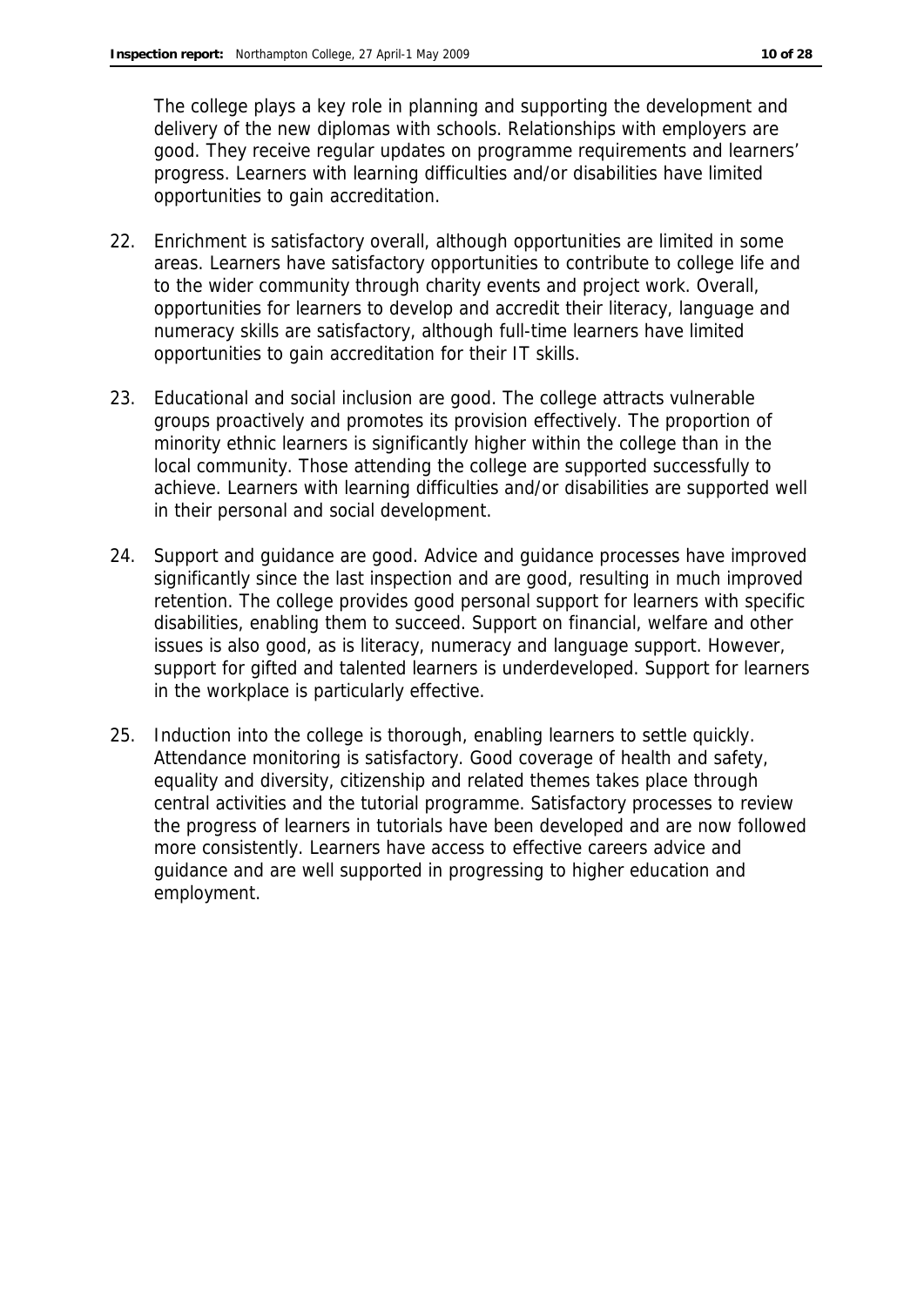#### Leadership and management **Satisfactory: Grade 3**

**Contributory grades:**

Equality of opportunity<br>
Learners aged 14 to 16 Learners aged 14 to 16

- 26. Leadership and management are satisfactory overall and good for learners aged 14 to 16. The college self-assessed this aspect to be good. The principal and senior managers have led the college through a period of significant change and have established a very clear mission and vision. The management structure has been successful in establishing clear lines of accountability leading to improved outcomes for learners.
- 27. The principal, well supported by an able senior management team, provides sound and consultative leadership. Senior management roles are defined clearly and communication throughout the college is good. However, leadership and management within some curriculum areas are not as effective. The arrangements for the appraisal and performance management of staff are underdeveloped. Staff appraisal timescales are not sufficiently specific and do not enable the collation of performance management information for an identified academic year. Targets are not always sufficiently challenging or used effectively to monitor and improve all aspects of provision in a timely manner.
- 28. The impact of quality assurance arrangements is satisfactory. Procedures for observing the quality of teaching and learning and arrangements for internal quality review are thorough. The college has made considerable investment in providing leadership training for middle managers and in improving teaching and learning. However, despite this investment, improvements are not yet being realised in all curriculum areas. Arrangements for self-assessment are thorough and secure management information is used well to support the process. The report is generally accurate and correctly identifies many of the strengths and areas for improvement identified by inspectors. However, the college was over-generous in the grades it awarded in a number of areas.
- 29. Accommodation and resources, including staffing, are satisfactory overall. In some areas specialist resources for teaching and learning are good and learners have good access to computers and a wide range of learning materials in the learning resources centres. The virtual learning environment (VLE) is used well to support learning, although this varies considerably between curriculum areas. Work has started recently on a complete new-build to improve accommodation. Most full-time staff are appropriately qualified and experienced or are on an appropriate training course. However, many part-time staff have not yet achieved a teaching qualification.
- 30. Governance is good. Governors are fully supportive of the college mission and improvement strategies. Their wide range of experience and expertise is used well to serve the college and to provide challenge where appropriate. The college's capital programme is managed well and governors take safeguarding arrangements within the college very seriously. Financial management and control are good and the arrangements for safeguarding young people and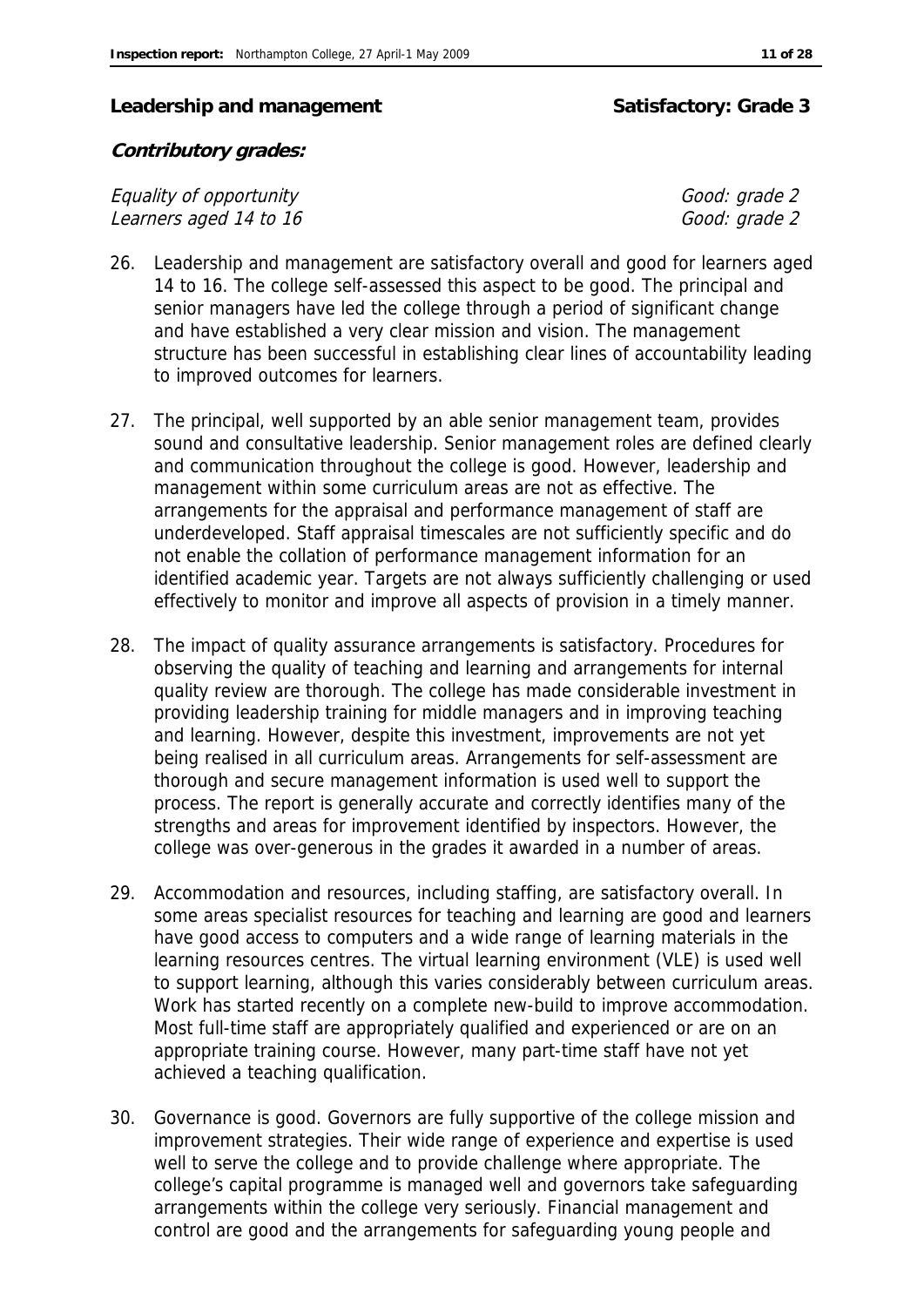vulnerable adults meet current government requirements. The college provides satisfactory value for money.

31. The promotion of equality of opportunity is good. The profile of equality and diversity within the college is high. A well-considered single equalities scheme is about to be introduced with training planned for all staff. The college has responded well to the requirements of the Race Relations (Amendment) Act 2000 and monitors the recruitment and progression of both staff and learners by age, gender, ethnicity and disability. The college analyses data to identify the performance of different groups and success rates for the vast majority of learners from minority ethnic groups are improving. The promotion of equality and diversity within the curriculum is good. Learners have a good understanding of their rights and responsibilities and understand different cultures and values. The college promotes community cohesion well. Learners with mobility difficulties or identified learning needs are well supported and the college fulfils its duties under the Disability Discrimination Act 2005.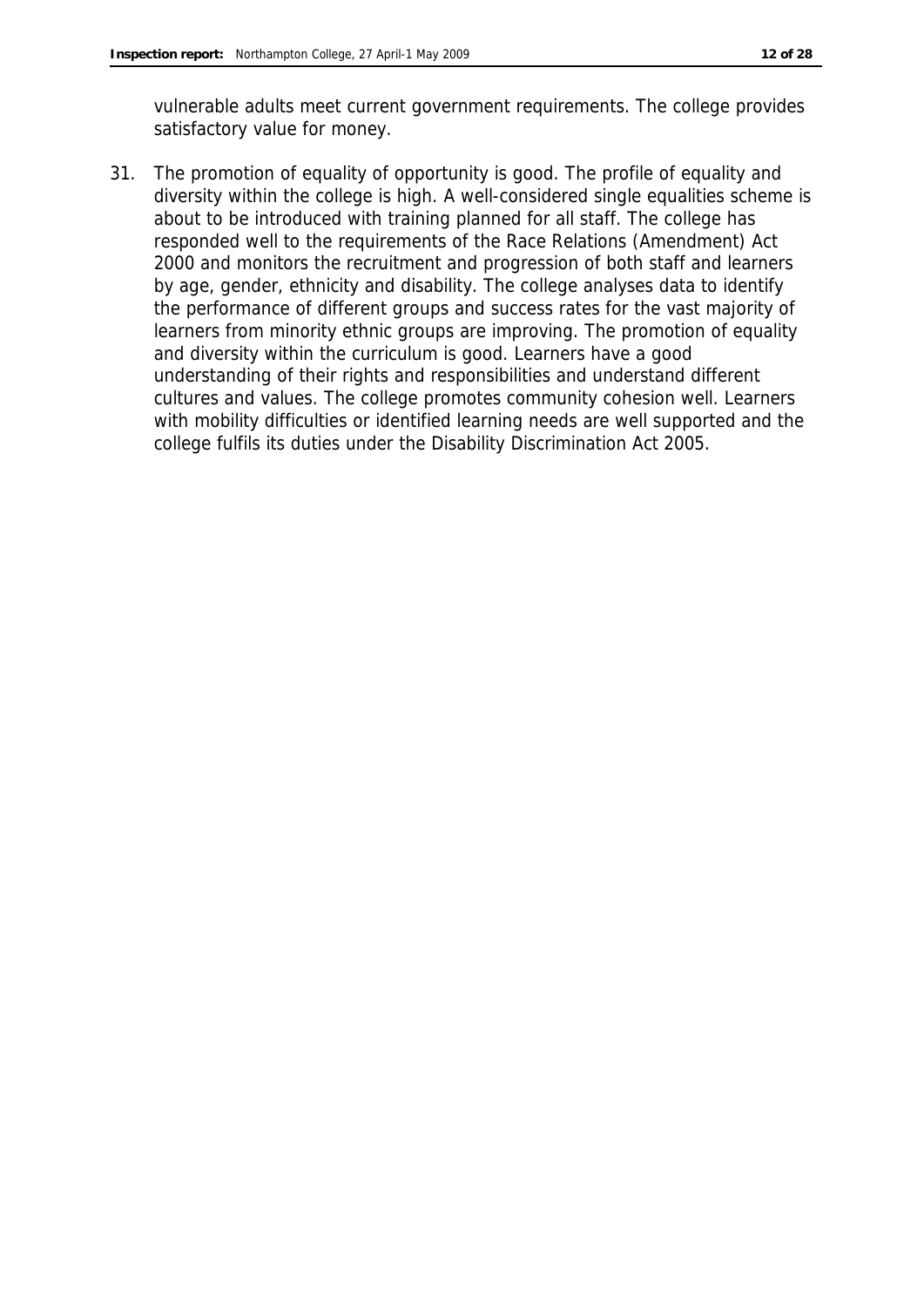# **Sector subject area**

#### Health, public services and care **Carefording**: Grade 1

#### **Context**

32. Currently 543 learners attend full-time programmes; most are aged 16 to 18 and follow courses at levels 1 to 3. There are 82 full-time and 370 part-time college-based adult learners, with 50 learners on apprenticeships and 165 on Train to Gain programmes in the workplace. As part of the school links programme, 34 learners aged 14 to 16 take courses in this area and a further 30 learners are supported in partner schools, including on the diploma for society, health and development. Almost one-third of learners are male and 14% are from minority ethnic backgrounds.

#### **Strengths**

- high success rates on all courses and in work-based learning
- excellent progression rates into employment and higher education
- very good teaching and learning
- extensive provision that meets the needs and interests of learners
- very effective support for learners
- excellent curriculum management.

#### **Areas for improvement**

no significant areas for improvement were identified.

#### **Achievement and standards**

- 33. Achievement and standards are outstanding. Success rates are consistently high on early years and care courses and show recent improvement on public services courses. Train to Gain success rates are outstanding at 93%. Apprenticeship and advanced apprenticeship success rates have improved and are now good.
- 34. Progression rates into employment and higher education are excellent. The standard of learners' work is good. Learners achieve high grades in their assignments. They demonstrate very effective personal and social skills in lessons and good work-related skills on placement or in their employment.

#### **Quality of provision**

35. The quality of provision is outstanding. Teaching and learning are very good. Lessons are planned well, with clear aims and objectives shared with learners. Careful consideration is given to meeting the needs of individual learners. Lessons are well paced with a range of activities and a clear focus on equality and diversity. Assessment is good and progress monitored closely. The coordination of work-based training is very effective. Progress review meetings for work-based learners are good and records are clear and helpful in identifying development needs and acknowledging progress.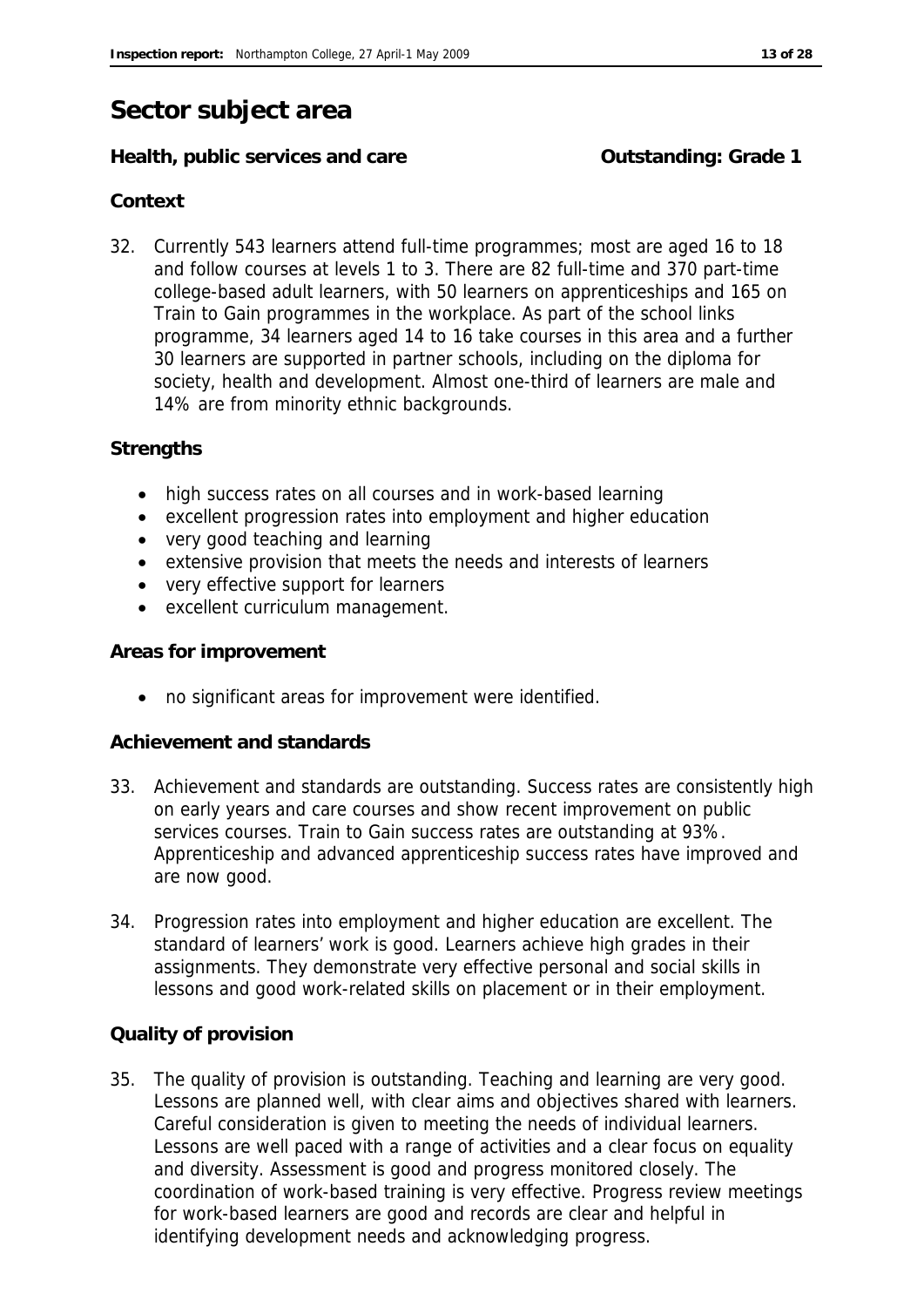- 36. The extent to which the needs and interests of learners are met is outstanding. The range of provision is extensive and carefully planned to meet learners' needs. Links with employers are strong and courses are responsive to their requirements. Additional funding is used effectively to widen the participation of non-traditional learners. Enrichment activities are good and short, certificated courses enhance job prospects.
- 37. Guidance and support are outstanding. Advice and guidance for learners are good. Initial assessment is very effective. The tutorial system supports learners well. Monitoring processes are rigorous. Tutors provide excellent pastoral care.

**Leadership and management**

- 38. Leadership and management are outstanding. Curriculum management is excellent. Communication is very good and comprehensive. Staff development and performance management are good. Equality of opportunity is promoted very well. Learners understand their rights and responsibilities and apply their knowledge to their relationships with children, clients and others. Data relating to the success of differing groups are used very effectively to address any inequalities.
- 39. The focus on quality improvement is strong. Action plan targets are clear, specific, measurable and monitored routinely. Management information is used particularly well to monitor learners' performance. Good practice is shared effectively. A high priority is given to improving teaching and learning. The selfassessment report is inclusive, critical and provides a highly accurate reflection of the curriculum area.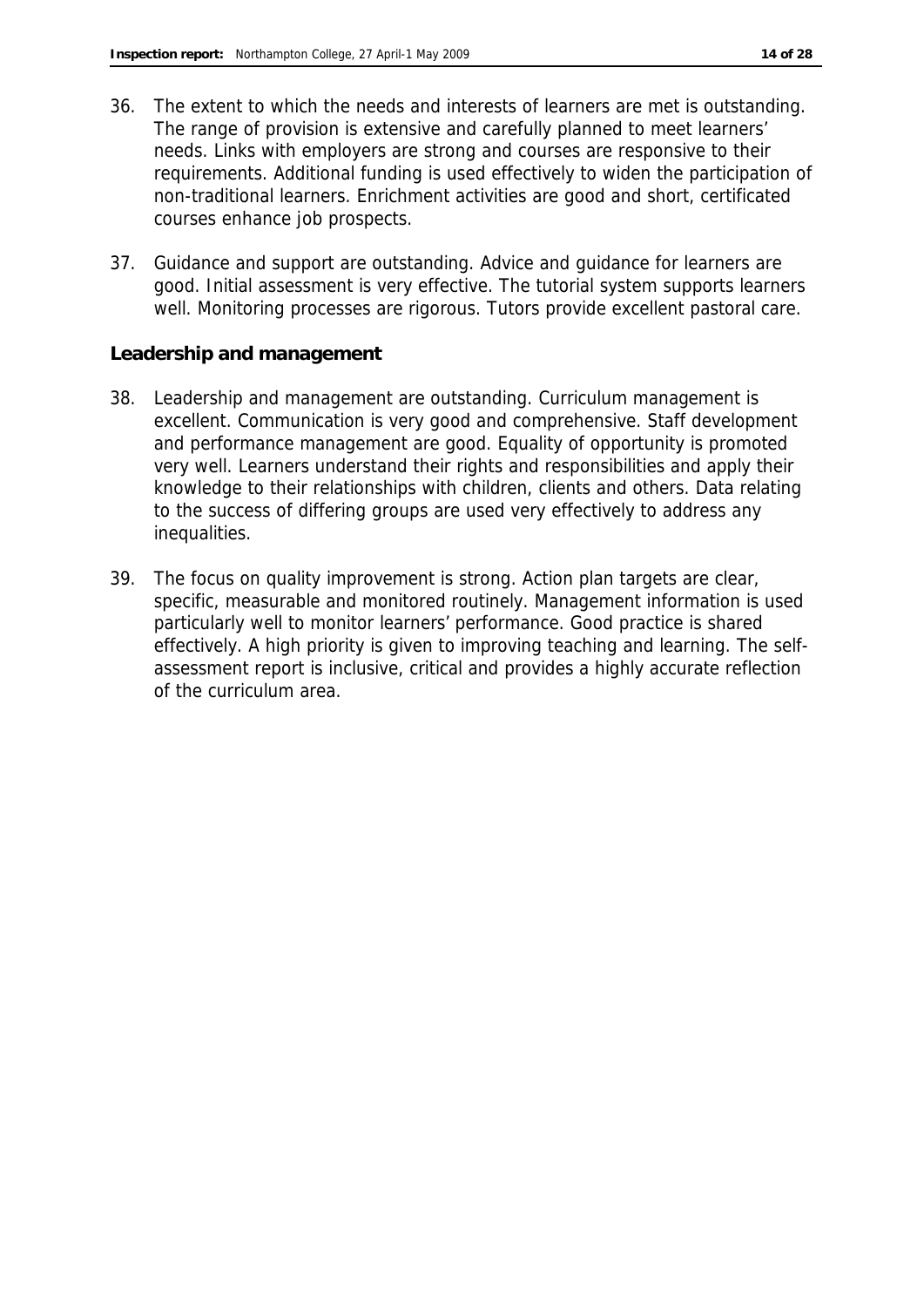### **Engineering Satisfactory: Grade 3**

### **Context**

40. Courses are offered at levels 1 to 3 in mechanical, electronic, electrical installation and automotive engineering. There are currently 513 full-time learners, about one-fifth of whom are adults and 5% are female. Within the 575 part-time learners, some 80% are adults and 5% are female. There are 138 apprentices and 201 learners on Train to Gain provision. As part of the school links programme, 25 learners aged 14 to 16 attend courses in this area. Around 13% of learners are from minority ethnic backgrounds.

#### **Strengths**

- high success rates on full-time entry and level 1 motor vehicle courses
- high success rate for adults on the part-time certificate in welding at level 2
- innovative engineering curriculum
- good resources for delivering the engineering curriculum.

#### **Areas for improvement**

- low success rate on the national diploma in motor vehicle studies
- insufficient learner engagement in theory lessons
- some inappropriate teaching accommodation.

#### **Achievement and standards**

41. Achievement and standards are satisfactory. Success rates on the full-time entry and level 1 motor vehicle courses and, for adults, on the part-time level 2 certificate in welding are well above the national average. The success rate on the national diploma in motor vehicle studies is well below the national average. Achievement of apprenticeship frameworks is above the national average. The standard of learners' practical skills is satisfactory, demonstrating confidence in a range of activities. Learners' behaviour is good and punctuality satisfactory.

#### **Quality of provision**

- 42. Quality of provision is satisfactory. Teaching and learning are satisfactory. In some theory lessons learner engagement and interaction, together with appropriate checks on understanding, were insufficient. In practical workshops, learners are very well supported by teachers who provide appropriate individual coaching. Advanced teachers promote the sharing of good practice effectively. Lessons are generally well planned, incorporating the Every Child Matters themes and key skills effectively. Assessment and internal verification are fair, accurate and effective.
- 43. The range of provision is good. The college has an innovative engineering curriculum which includes renewable energy, lean engineering and aerospace. Fundamental engineering concepts are applied across the curriculum, developing wider skills and stimulating interest. Strong links with external organisations, schools and employers are in place.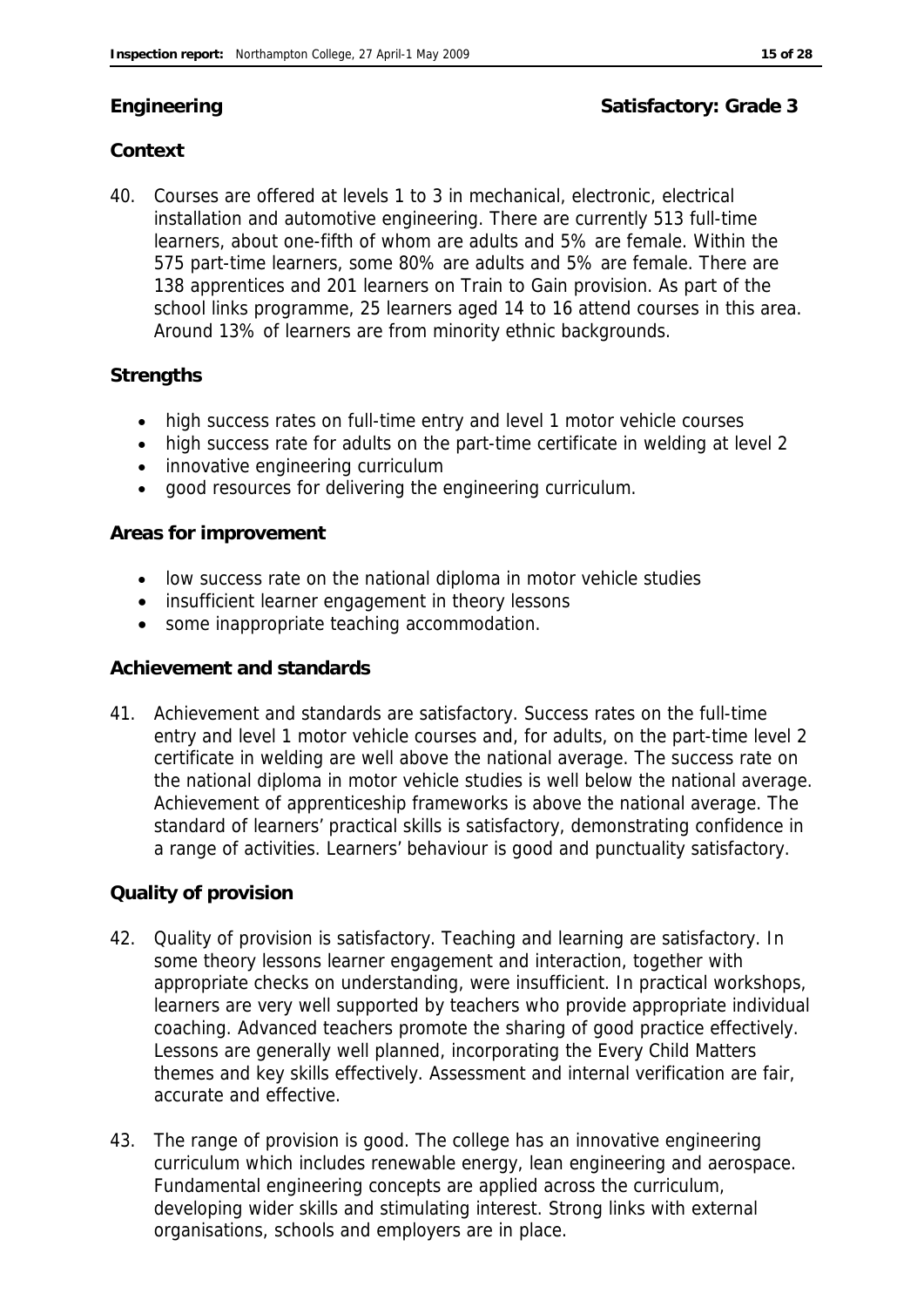44. Guidance and support for learners are satisfactory. Initial assessment ensures learners are placed on the appropriate course and additional support arrangements are effective. Individual support from teachers and learning support assistants in lessons is satisfactory. Tutorial sessions are planned well. Learner progress is monitored closely and individual action planning is effective. Learners enjoy college life, particularly their practical lessons.

#### **Leadership and management**

45. Leadership and management are satisfactory. Self-assessment is broadly accurate. Good communication is effective in keeping staff well informed. Performance data are used routinely by managers for planning and monitoring learners' progress. Resources are good and include rapid prototyping technology, a wind tunnel and automotive diagnostic equipment. Some aspects of accommodation are inadequate: certain classrooms are poorly furnished and lack wall displays; the soldering area has poor ventilation; and female learners do not have separate changing facilities. Health and safety awareness is good. Equality of opportunity is satisfactory overall; equality and diversity are promoted and integral on all courses.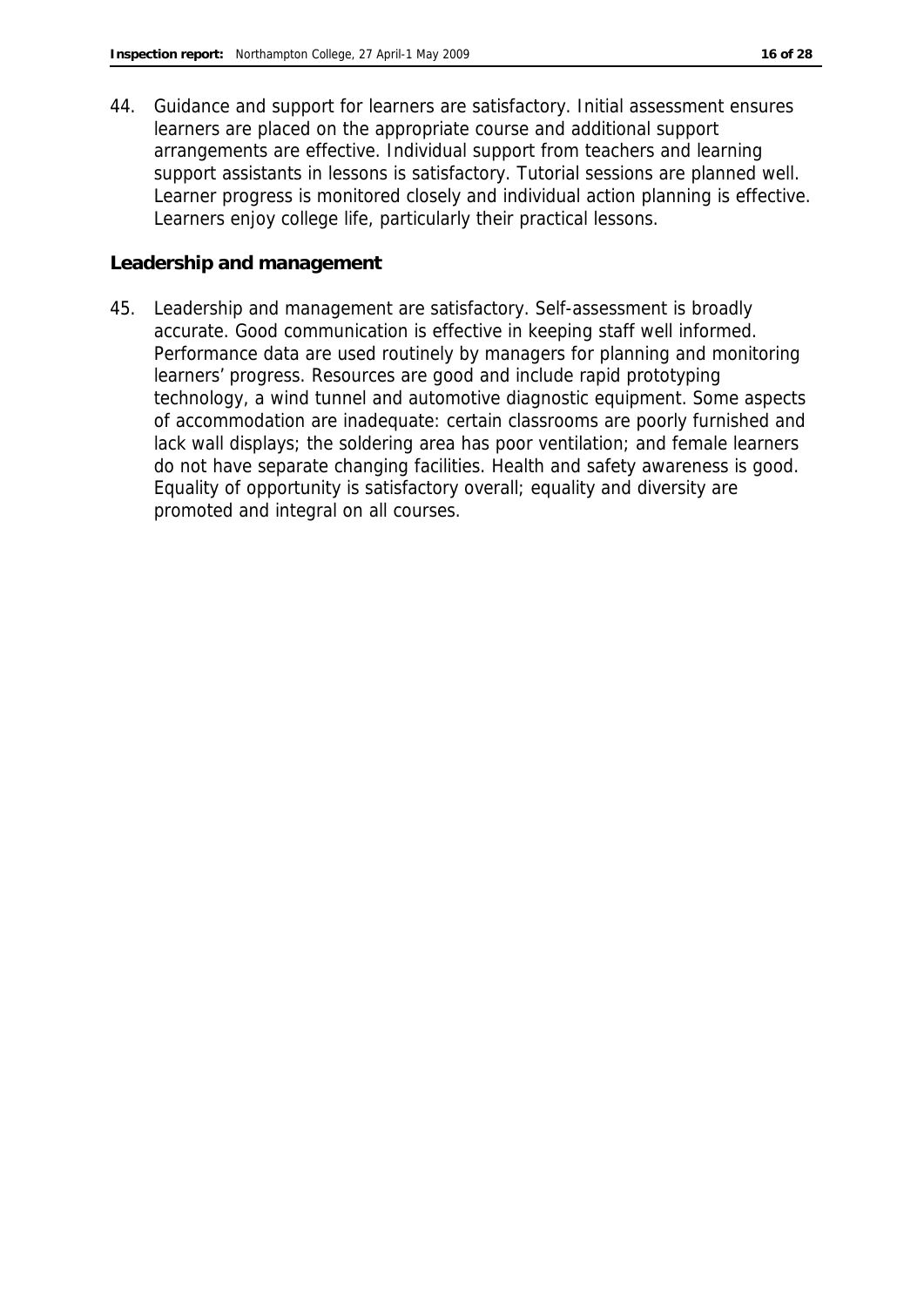#### Hairdressing and beauty therapy **Good:** Grade 2

#### **Context**

46. The college offers a range of full- and part-time courses in hairdressing and beauty therapy from levels 1 to 3. Currently there are 525 full-time and 388 part-time learners, half of whom are aged 16 to 18. Two per cent of the learners are male and 11% are from minority ethnic backgrounds. In addition, 78 learners are following apprenticeship programmes.

#### **Strengths**

- good success rates on many courses
- good standard of learners' work
- good teaching and learning in many lessons
- comprehensive support for learners
- good curriculum management.

#### **Areas for improvement**

- lack of challenge in some practical lessons
- insufficient opportunities for industrial experience on beauty therapy courses.

#### **Achievement and standards**

47. Achievement and standards are good. Success rates on many courses are good. Although improving, success rates on the NVQ level 1 course in hairdressing have been below the national average for three years. Achievement of apprenticeship frameworks is satisfactory. The standard of learners' written work and practical skills is good. Learners develop a good work ethic, adhering to strict codes of conduct in areas such as attendance, punctuality, and personal presentation.

#### **Quality of provision**

- 48. Quality of provision is good. Teaching and learning are good. Most lessons are well prepared with detailed lesson plans and schemes of work. Teachers employ effective strategies to meet learners' needs. The VLE is used confidently by teachers and learners to enhance and promote learning. However, in some practical lessons teachers lack strategies to challenge and inspire the more able learners and questioning techniques are underdeveloped. Feedback is mostly detailed and constructive and guides learners towards improvement. Assessment is planned well in lessons and tracked effectively during tutorials. Internal verification is thorough.
- 49. The broad and inclusive range of provision meets learners' needs and interests well and helps promote progression rates from levels 1 to 3. Enrichment activities are well attended and give students valuable insights into different aspects of the industry. However, beauty therapy learners have insufficient opportunity to undertake external work experience routinely to broaden their understanding of current industry trends.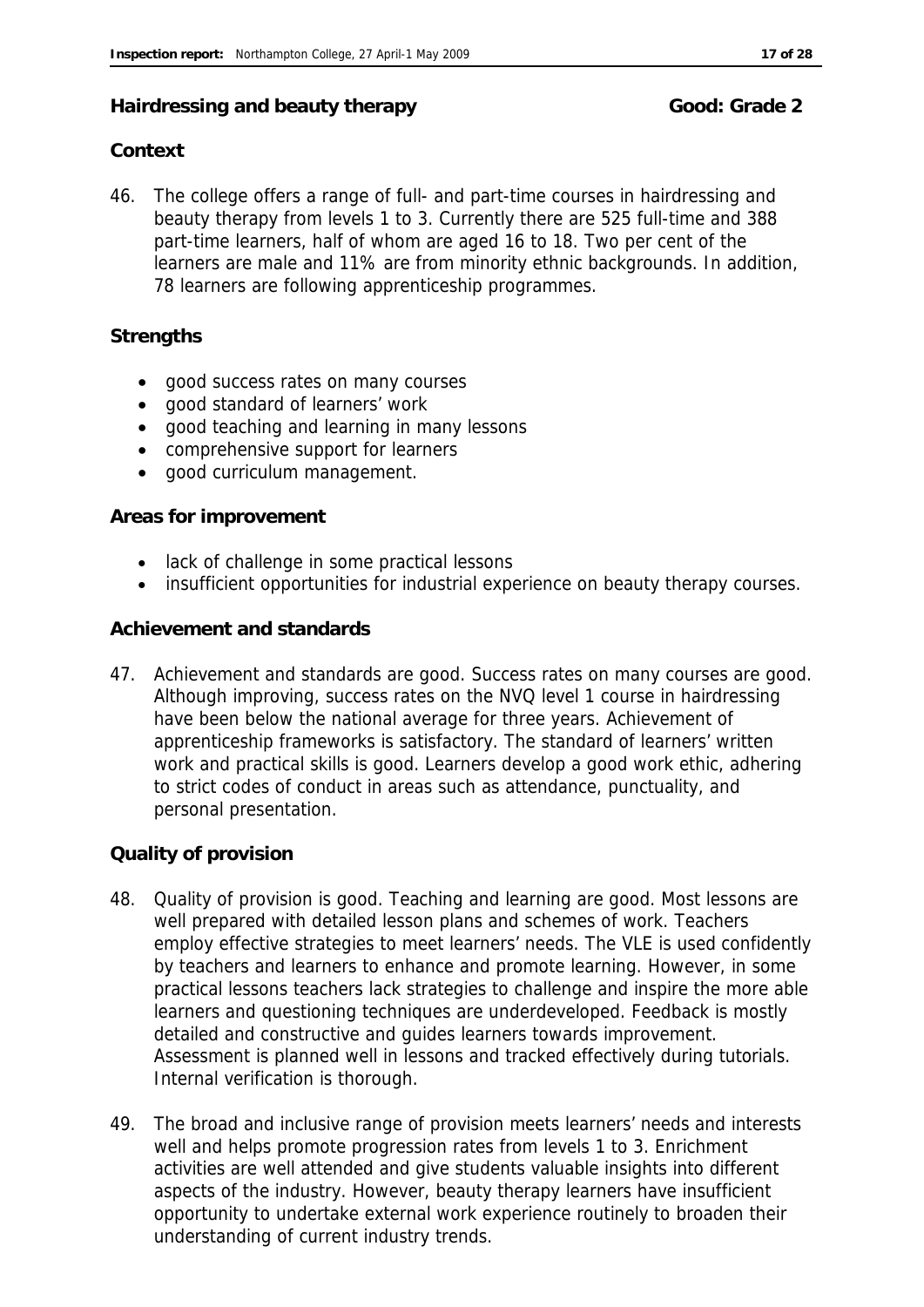50. Support for learners is good. Comprehensive and effective support helps learners make good progress. All learners with identified needs receive additional support on an individual basis and in lessons by vocationally-qualified learning support tutors. Tutorials are planned well and valued by learners. Where appropriate, they receive financial support to purchase kits and uniforms.

#### **Leadership and management**

51. Leadership and management are good. Good communication and a pro-active approach to intervention strategies ensure a prompt response to areas of concern. Targets for success rates and improvements are set at course level and progress is monitored effectively. However, not all targets are sufficiently challenging. Staff have clear roles and responsibilities and contribute to selfassessment, focusing on improvements for learners. Self-assessment is largely accurate. Learners contribute to quality improvements through termly course representative meetings and surveys, resulting in clear action plans which are monitored closely. Resources overall are good. The town centre site is of a particular high standard. The promotion of equality and diversity is good and embedded across the curriculum. Stereotyping is challenged effectively. A 'males into hairdressing and beauty therapy' taster day was held recently; however, male learners remain significantly under-represented.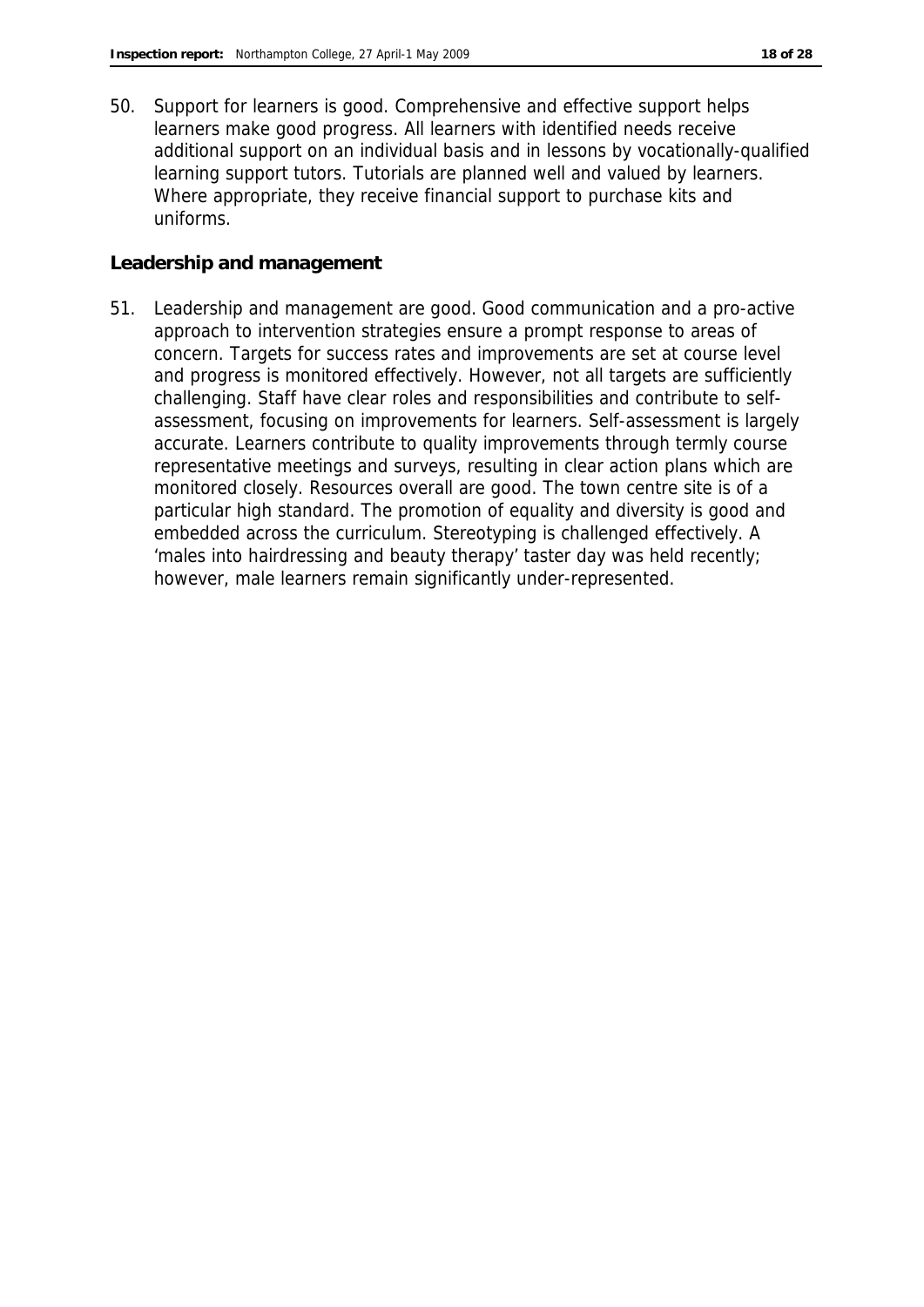#### Visual and performing arts, and media **Satisfactory: Grade 3**

#### **Context**

52. The college offers vocational art, design, media and performing arts courses at levels 1 to 3, with an academic option at level 3. The majority of learners are enrolled on visual arts courses. Currently there are 827 learners aged 16 to 18 and 163 adults who study full time. Fifty five per cent of all learners are female, 20% are part time and 11% are from minority ethnic backgrounds.

#### **Strengths**

- good progression to higher education
- good development of practical skills in singing, dance, ceramics and media
- wide and inclusive range of provision.

#### **Areas for improvement**

- low success rates on several courses
- poor attendance on some courses
- insufficient sharing of good practice.

#### **Achievement and standards**

53. Achievement and standards are satisfactory. In 2007/08, success rates rose on a minority of programmes to above the national average whilst the majority have remained at or below the national average. College data indicate retention rates are improving in 2008/09. Attendance rates remain low, particularly on art and design courses. The standard of learners' work is good. Learners acquire relevant skills and they are given opportunities to use them in various initiatives; for example, in music learners self-manage a series of gigs and in dance learners have established a company that performs at local venues. Progression to prestigious higher education institutions is good.

#### **Quality of provision**

- 54. The quality of provision is satisfactory. Teaching and learning are satisfactory overall and outstanding in dance and singing. In the best lessons teachers insist that learners adhere to professional practices. Learners in these classes are able to manage their learning well and to work collaboratively where appropriate. They are engaged, co-operative and enjoy their studies. In many lessons little use is made of ILT and often strategies to ensure that learners remain active in their learning are undeveloped. Assessment of learners' work is good. Assignments are challenging and engage learners' interest. Verbal and written feedback are accurate and succinct and give clear advice for improvement.
- 55. The range of provision is good. Learners have a large variety of programmes to choose from across the levels. Effective use is made of bespoke courses to accommodate adult learners and other specific groups. Good links have been made with external organisations in music. Learners and the public have access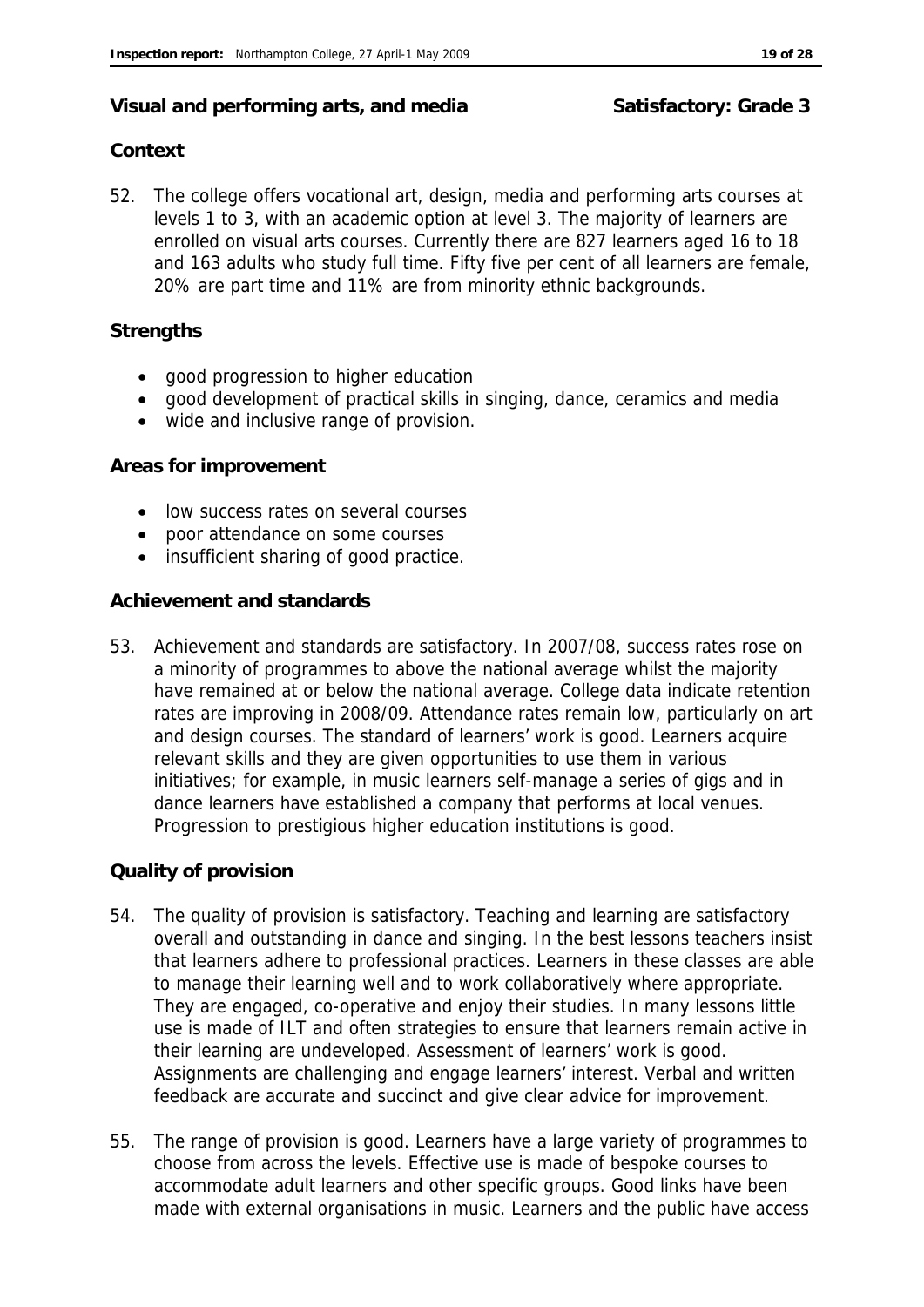to specialist photographic equipment at weekends. Enrichment activities are good, including a trip for film learners to visit Universal Studios in Los Angeles.

56. Guidance and support are satisfactory. Individual needs are identified and appropriate support allocated on entry. Tutorials, through which progress is reviewed and potential problems are identified, are satisfactory. Effective systems are in place to support learners. Where appropriate, parents are involved in resolving difficulties. Learners appreciate the efforts made on their behalf by their staff.

**Leadership and management**

57. Leadership and management are satisfactory. Effective strategies have been implemented to improve retention rates. Take-up of key skills is very low. Few learners achieve level 1 in communication and numeracy is not offered. Arrangements for sharing good teaching practice are underdeveloped. Selfassessment is generally accurate; however, grading judgements do not reflect the low success rates on some programmes. Action plans are in place and monitored appropriately. Staff are encouraged and supported in their professional development and many have industrial experience that enhances their teaching. Accommodation and resources are satisfactory but there are insufficient computers for art and design work. Equality of opportunity is promoted well.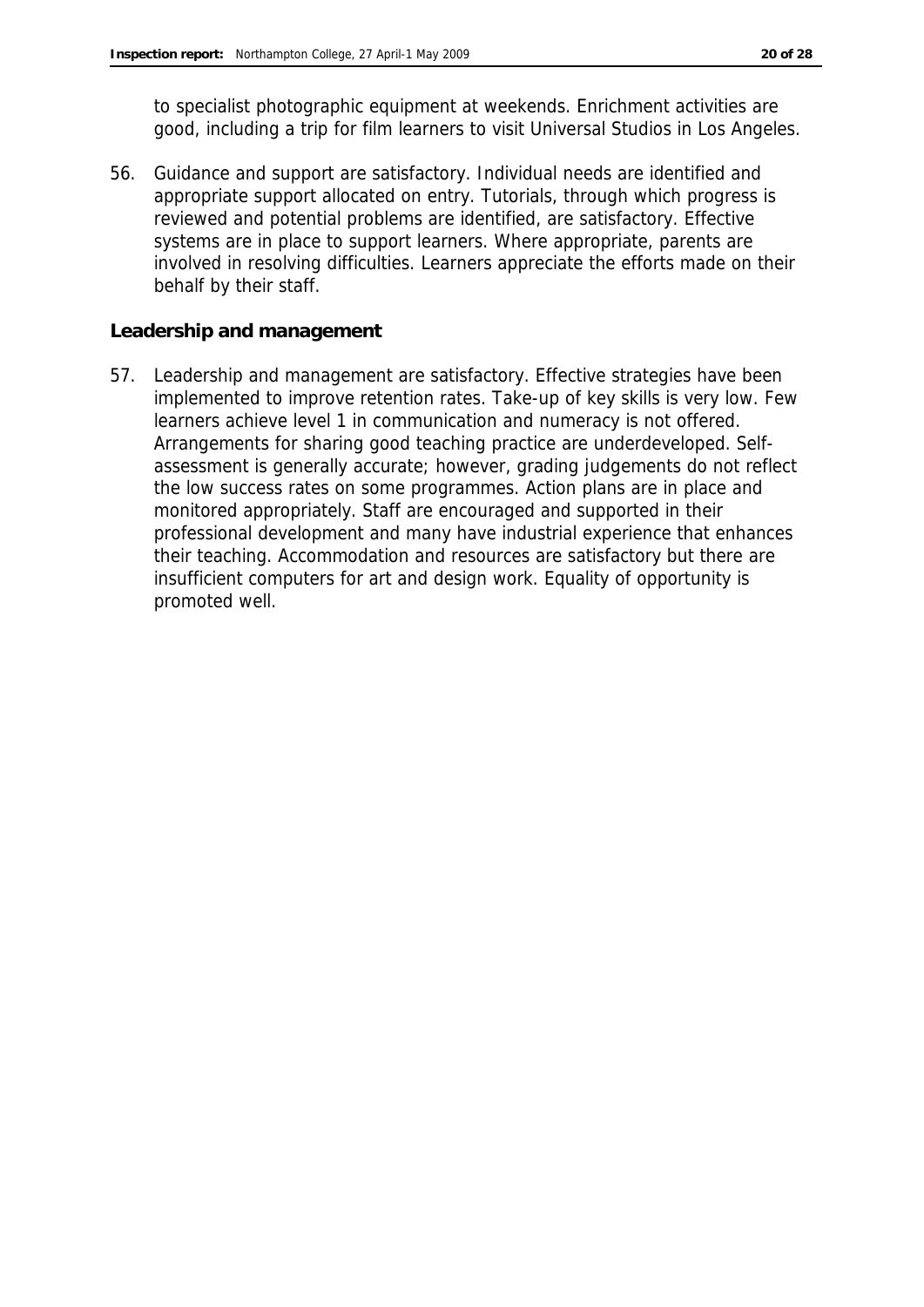#### Literacy, numeracy and ESOL Satisfactory: Grade 3

#### **Context**

58. Currently 1,423 learners attend full- and part-time accredited programmes from entry level to level 2. Around two-thirds of learners follow ESOL programmes of whom 11 are full-time learners aged 14 to 16. Twenty five learners follow Skills for Life courses on the Train to Gain programme. Provision is provided at three college sites and seven community venues. Two-thirds of learners are female.

#### **Strengths**

- good development of personal and language skills
- good teaching and learning
- good range of provision.

#### **Areas for improvement**

- low success rates in numeracy at level 2
- ineffective target setting in individual learning plans and progress reviews
- insufficient management action to improve numeracy provision.

#### **Achievement and standards**

59. Achievement and standards are satisfactory. Learners develop good personal and language skills. Success rates improved on ESOL courses in 2007/08 to above the national average. For Train to Gain learners success rates are high. Progression rates into further education for learners aged 14 to 16 are very good. College data for 2008/09 indicate improvements in success rates in literacy to satisfactory levels. Success rates for the substantial number of fulltime learners on numeracy courses at level 2 declined in 2007/08 and remain low. The standard of learners' work is satisfactory. Learners aged 16 to 18 on ESOL courses make slow progress. Attendance is satisfactory.

#### **Quality of provision**

- 60. The quality of provision is satisfactory. Teaching and learning are good. In most sessions, planning, pace and the variety of activities are good. ILT is used well to enhance learning. In the weaker sessions, learning is insufficiently challenging and activities are too repetitive. Assessment is satisfactory. Written feedback to learners is helpful; however, teachers do not always stress the importance of correct pronunciation and intonation. Target setting for learners in individual learning plans and progress reviews is ineffective. Many do not have timescales, while others record targets only when achieved. Learners' reviews do not assess progress towards achieving learning outcomes sufficiently or consistently.
- 61. The range of provision is good and includes weekend and summer schools. In their courses, learners enjoy opportunities to study topics of personal interest including citizenship and financial literacy. The wide range of enrichment activities is valued by learners. Accreditation is available on demand.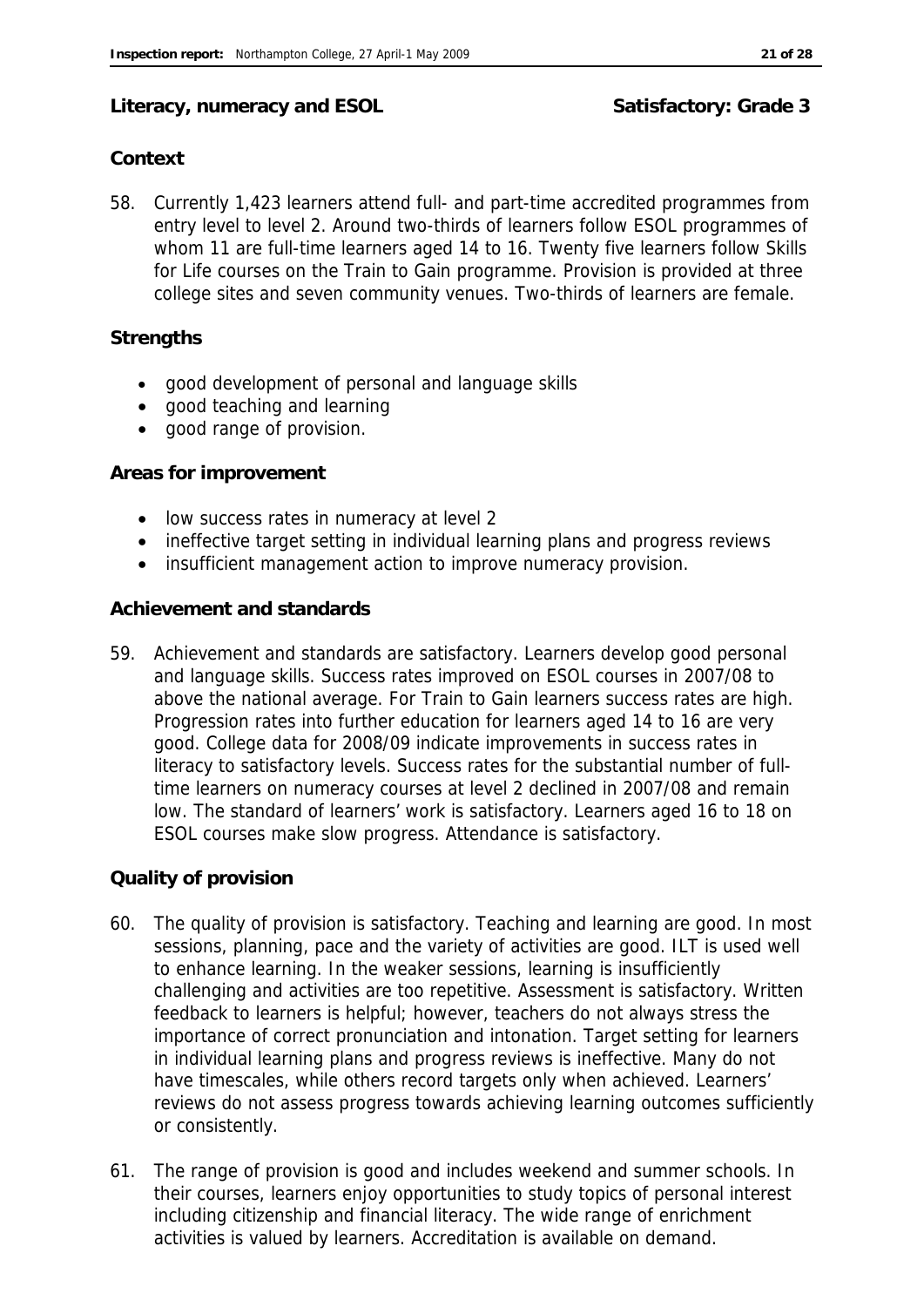62. Guidance and support are satisfactory and good for learners aged 14 to 16. Learners value the support they receive on matters such as travel, childcare, careers and job applications. The advice and guidance learners receive inform them of appropriate progression routes, including for ESOL learners qualified abroad.

**Leadership and management**

63. Leadership and management are satisfactory. Management actions have been successful in raising attendance and success rates, particularly in ESOL, but insufficient in improving the quality of provision and success rates in numeracy. Lesson observations do not focus sufficiently on learning. Team working and communication are good. Good practice is shared effectively. Self-assessment is inclusive and broadly accurate. Staff appraisal is satisfactory for full-time tutors but part-time staff, who comprise some 40% of teachers in this area, are not appraised routinely. Learning resources are satisfactory and tutors are appropriately qualified and experienced. The promotion of equality and diversity is good and reinforced well in lessons. Learners are valued equally in the college and they appreciate the rich diversity of cultures.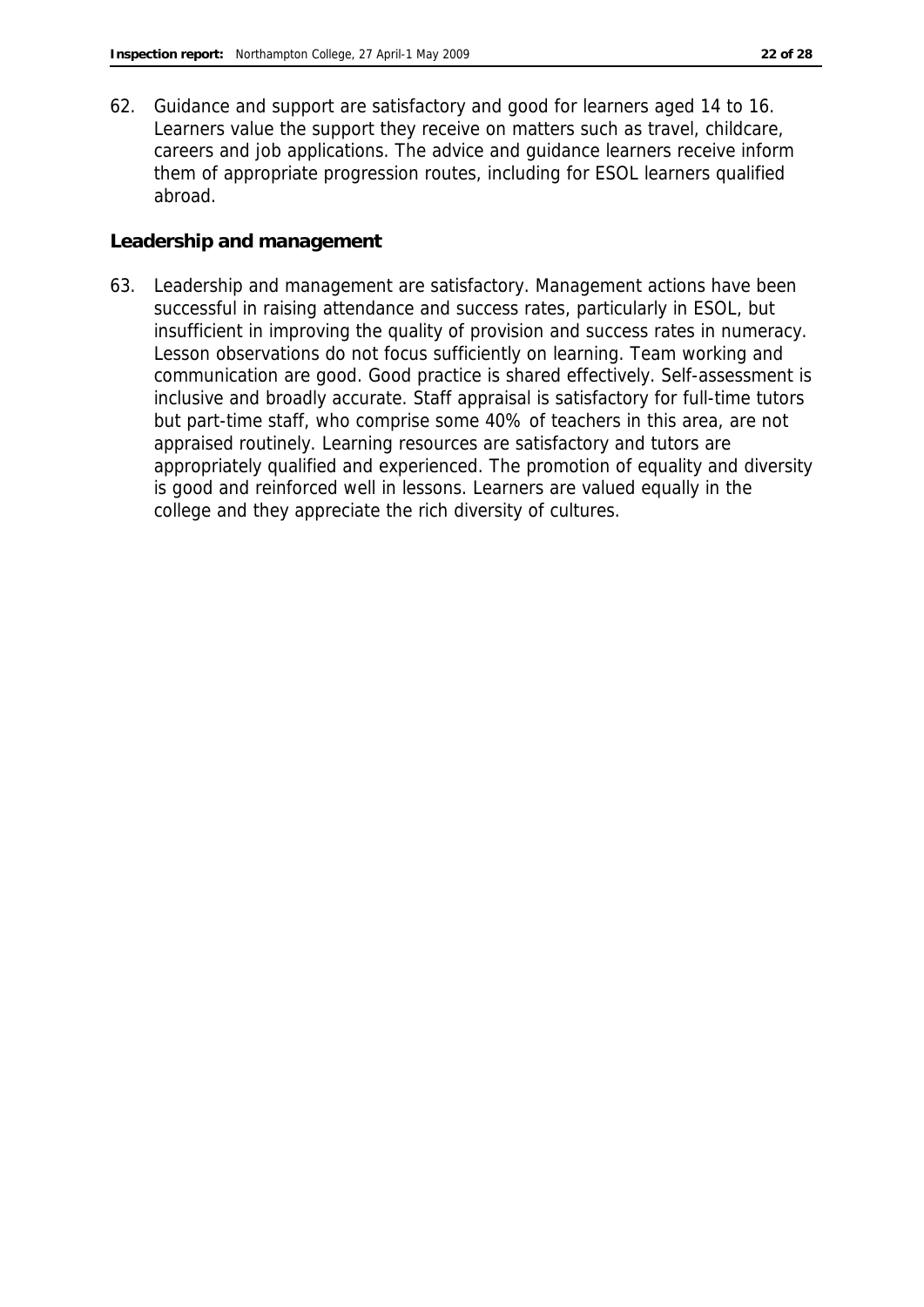#### **Independent living and leisure skills Satisfactory: Grade 3**

#### **Context**

64. Currently 86 learners attend full-time programmes and approximately 300 learners follow part-time programmes. Part-time programmes account for almost half the provision. The majority of learners are adults. The proportion of male learners is 58% and those from minority ethnic groups form 18% of learners. Programmes are provided at three college sites and in the community.

#### **Strengths**

- good development of learners' personal and social skills
- very good development of independent living skills on full-time programmes
- very good teaching and learning on full-time courses
- very effective personal support.

#### **Areas for improvement**

- ineffective planning and delivery of learning in many part-time lessons
- insufficient accreditation of learning
- insufficient work experience.

#### **Achievement and standards**

65. Achievement and standards are satisfactory. Learners develop highly effective personal and social skills and are reminded of positive attitudes and behaviours. Learners develop these skills through carefully planned activities, building on prior experiences. Many learners on part-time programmes do not develop sufficient vocational and employment-related skills. On full-time programmes learners develop good independent living skills. Learners understand the importance of shopping for healthy foods. They develop good cooking skills and knowledge of hygiene and housekeeping. Learners are more confident about independent travel. Attendance and retention rates are satisfactory.

#### **Quality of provision**

- 66. The quality of provision is satisfactory. Teaching and learning are satisfactory but very good on full-time programmes. These sessions are planned well and meet the vocational, social and support needs of learners. Activities are interesting and imaginative. Many part-time lessons are planned ineffectively. Learning objectives are insufficiently clear and learners complete routine tasks with little extension of learning. Some resources used are not age appropriate; however, specialist resources and adaptive equipment are good.
- 67. The range of provision is satisfactory. It includes a comprehensive range of modules such as music, cooking and horticulture; however, too few learners follow externally accredited courses. Literacy and numeracy qualifications have recently been introduced on one full-time course. Too few learners benefit from work experience. On part-time programmes most learners do not have work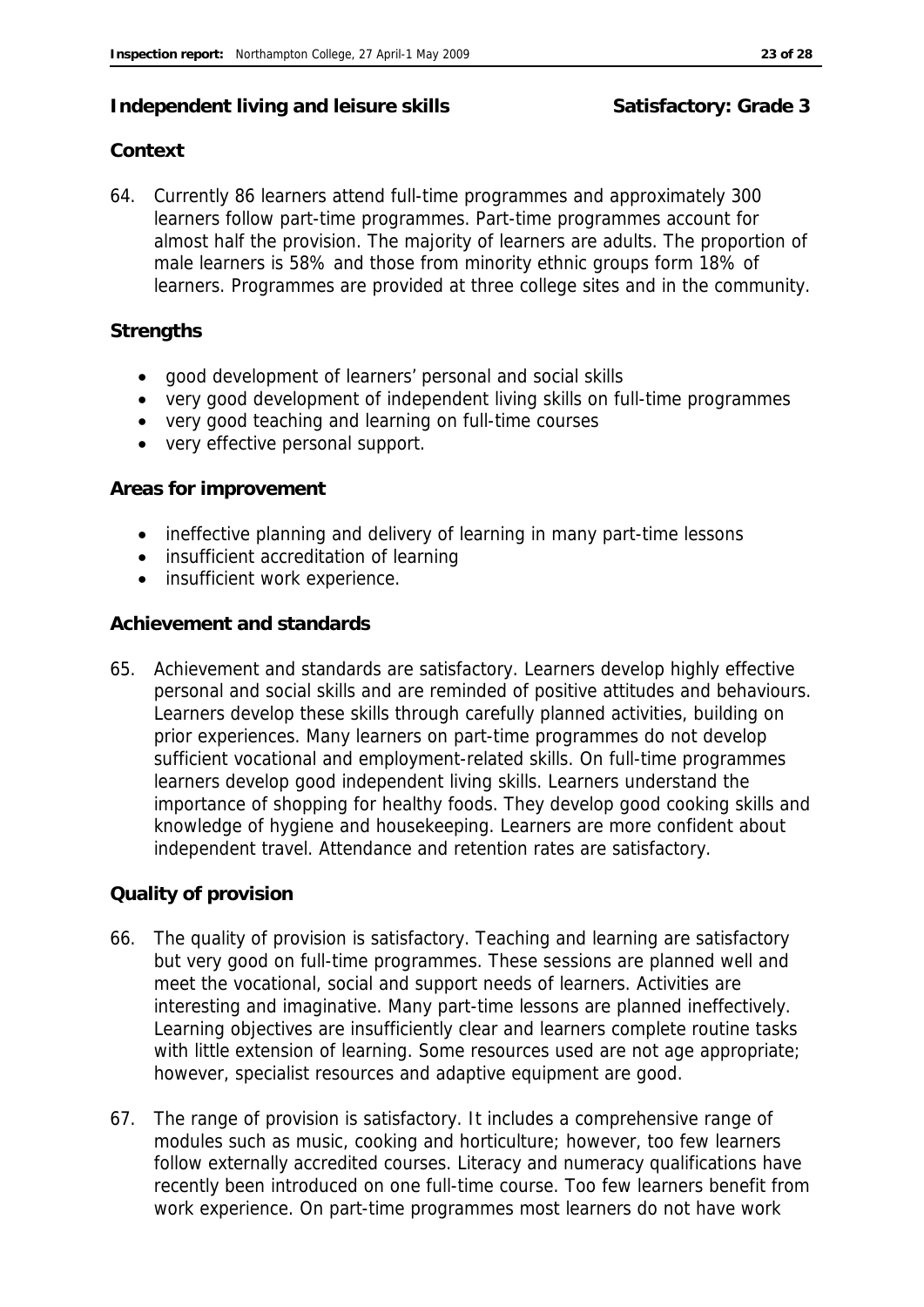experience outside the college with only a few attending work placements at the college.

68. Guidance and support are good. Personal support for learners is very effective. Support workers are very knowledgeable and work closely with tutors to support learners in the most effective way. Support workers keep learners on task and encourage them to participate in learning. Parents, guardians and carers are involved in developing support strategies for learners. The assessment of learners' social and support needs is good. However, the assessment of vocational and employment needs is insufficiently thorough.

#### **Leadership and management**

- 69. Leadership and management are satisfactory. Communication is good; meetings include daily briefings enabling staff to develop appropriate learning and support strategies for learners. Learners have a satisfactory understanding of bullying and harassment and health and safety arrangements. All staff have undergone training in safeguarding.
- 70. Quality improvement arrangements are satisfactory. Lesson observations often focus too much on teaching rather than the learning taking place. A comprehensive review of the curriculum and the recent internal quality report has identified appropriate areas for development. Many plans are not yet in place. The college has been slow to implement moderation of non-accredited programmes. Self-assessment is broadly accurate but some strengths are overemphasised. Promotion of equality of opportunity is satisfactory.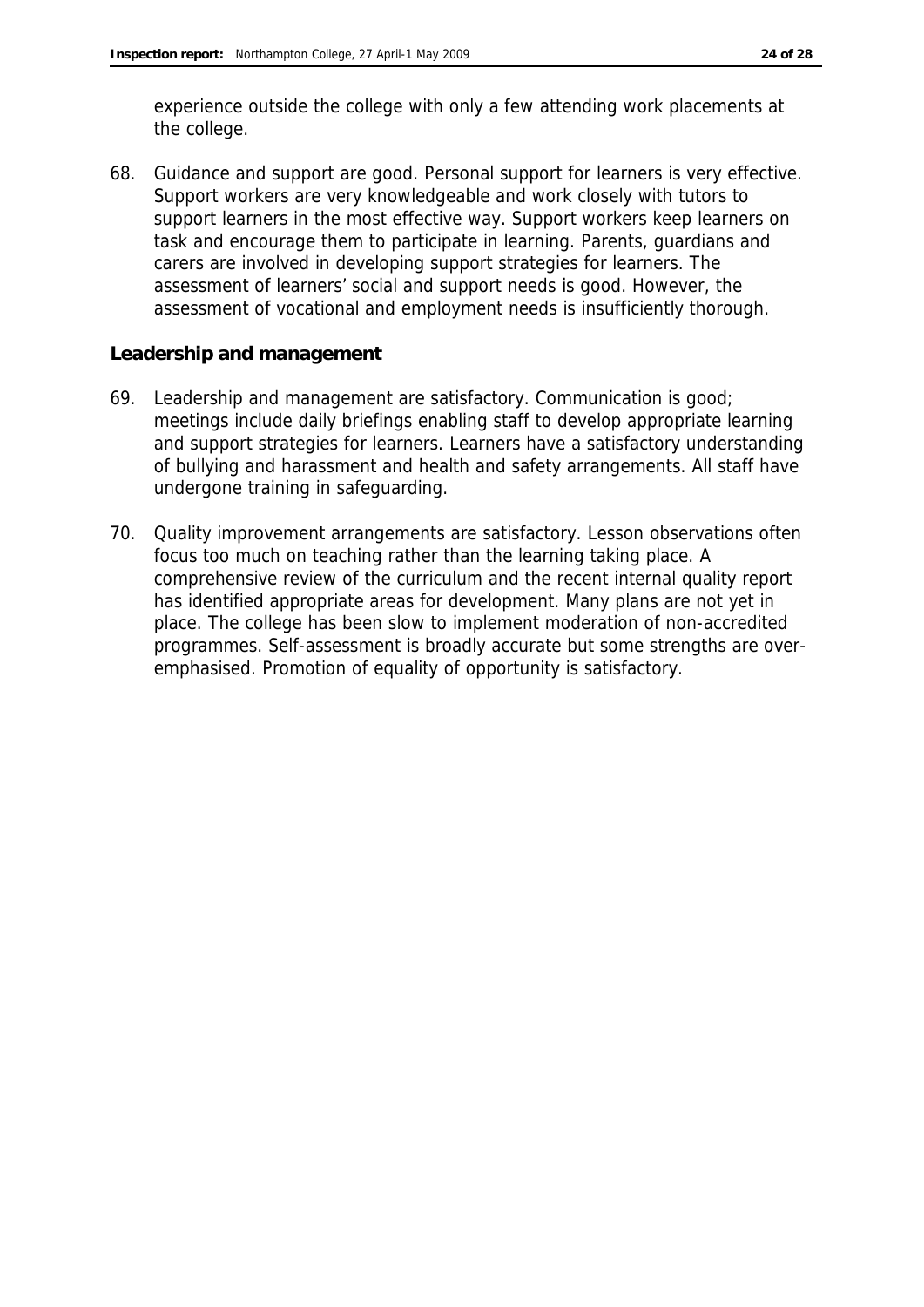# **Learners' achievement**

#### **Table 1**

Success rates on mainstream level 1 long qualifications, by qualification type, expected end year and age, 2006 to 2008, compared to the national rates for colleges of a similar type.

| Notional<br>Level | Exp<br>End | $16 - 18$ |          |          |          |                  | $19+$    |          |          |
|-------------------|------------|-----------|----------|----------|----------|------------------|----------|----------|----------|
|                   | Year       |           |          |          |          |                  |          |          |          |
|                   |            | Starts -  | College  | National | Diff     | Starts -         | College  | National | Diff     |
|                   |            | Transfers | Rate     | Rate     |          | <b>Transfers</b> | Rate     | Rate     |          |
| All Long -        | 05/06      | 845       | 67       | 69       | $-2$     | 1883             | 52       | 65       | $-13$    |
| Level 1           | 06/07      | 579       | 73       | 74       | $-1$     | 1419             | 62       | 70       | -8       |
|                   | $07/08*$   | 565       | 80       | $\cdots$ | $\cdots$ | 986              | 85       | $\cdots$ | $\cdots$ |
| GNVQs/            | 05/06      | 13        | 92       | 73       | 19       | $\cdots$         | $\cdots$ | $\cdots$ | $\cdots$ |
| <b>AVCEs</b>      | 06/07      | $\cdots$  | $\cdots$ | $\cdots$ | $\cdots$ | $\cdots$         | $\cdots$ | $\cdots$ | $\cdots$ |
|                   | $07/08*$   | n/a       | n/a      | $\cdots$ | $\cdots$ | n/a              | n/a      | $\cdots$ | $\cdots$ |
| <b>NVQs</b>       | 05/06      | 95        | 80       | 72       | 8        | 17               | 29       | 74       | -45      |
|                   | 06/07      | 102       | 80       | 75       | 5        | 5                | 20       | 75       | $-55$    |
|                   | $07/08*$   | 119       | 79       | $\cdots$ | $\cdots$ | 8                | 75       | $\cdots$ | $\cdots$ |
| Other             | 05/06      | 737       | 64       | 69       | $-5$     | 1866             | 52       | 65       | $-13$    |
|                   | 06/07      | 477       | 72       | 74       | $-2$     | 1414             | 62       | 70       | -8       |
|                   | $07/08*$   | 443       | 80       | $\cdots$ | $\cdots$ | 978              | 86       | $\cdots$ | $\cdots$ |

\* college data

#### **Table 2**

Success rates on mainstream level 2 long qualifications, by qualification type, expected end year and age, 2006 to 2008, compared to the national rates for colleges of a similar type.

| Notional<br>Level | Exp<br>End<br>Year | $16 - 18$                    |                 |                  |             |                              | $19+$           |                  |          |
|-------------------|--------------------|------------------------------|-----------------|------------------|-------------|------------------------------|-----------------|------------------|----------|
|                   |                    | Starts -<br><b>Transfers</b> | College<br>Rate | National<br>Rate | <b>Diff</b> | Starts -<br><b>Transfers</b> | College<br>Rate | National<br>Rate | Diff     |
| All Long -        | 05/06              | 1613                         | 65              | 66               | $-1$        | 1355                         | 60              | 66               | -6       |
| Level 2           | 06/07              | 1553                         | 65              | 70               | $-5$        | 1632                         | 62              | 69               | $-7$     |
|                   | $07/08*$           | 1604                         | 77              | $\cdots$         | .           | 1473                         | 72              | $\cdots$         | .        |
| <b>GCSEs</b>      | 05/06              | 478                          | 59              | 68               | $-9$        | 273                          | 65              | 67               | $-2$     |
|                   | 06/07              | 402                          | 60              | 71               | $-11$       | 302                          | 73              | 70               | 3        |
|                   | $07/08*$           | 268                          | 82              | $\cdots$         | .           | 262                          | 81              | $\cdots$         | $\cdots$ |
| GNVQs/            | 05/06              | .                            | $\cdots$        | 69               | $\cdots$    | $\cdots$                     | $\cdots$        | .                | $\cdots$ |
| <b>AVCEs</b>      | 06/07              | 6                            | 100             | 73               | 27          | $\cdots$                     | $\cdots$        | .                | $\cdots$ |
|                   | $07/08*$           | 64                           | 80              | $\cdots$         | $\cdots$    | 7                            | 86              | $\cdots$         | $\cdots$ |
| <b>NVQs</b>       | 05/06              | 271                          | 64              | 65               | $-1$        | 414                          | 59              | 68               | $-9$     |
|                   | 06/07              | 290                          | 61              | 68               | $-7$        | 496                          | 65              | 69               | $-4$     |
|                   | $07/08*$           | 300                          | 66              | .                | $\cdots$    | 556                          | 66              | $\cdots$         | $\cdots$ |
| Other             | 05/06              | 864                          | 69              | 66               | 3           | 668                          | 58              | 65               | $-7$     |
|                   | 06/07              | 855                          | 69              | 70               | $-1$        | 834                          | 56              | 69               | $-13$    |
|                   | $07/08*$           | 1028                         | 77              | .                | $\cdots$    | 695                          | 72              | $\cdots$         | $\cdots$ |

\* college data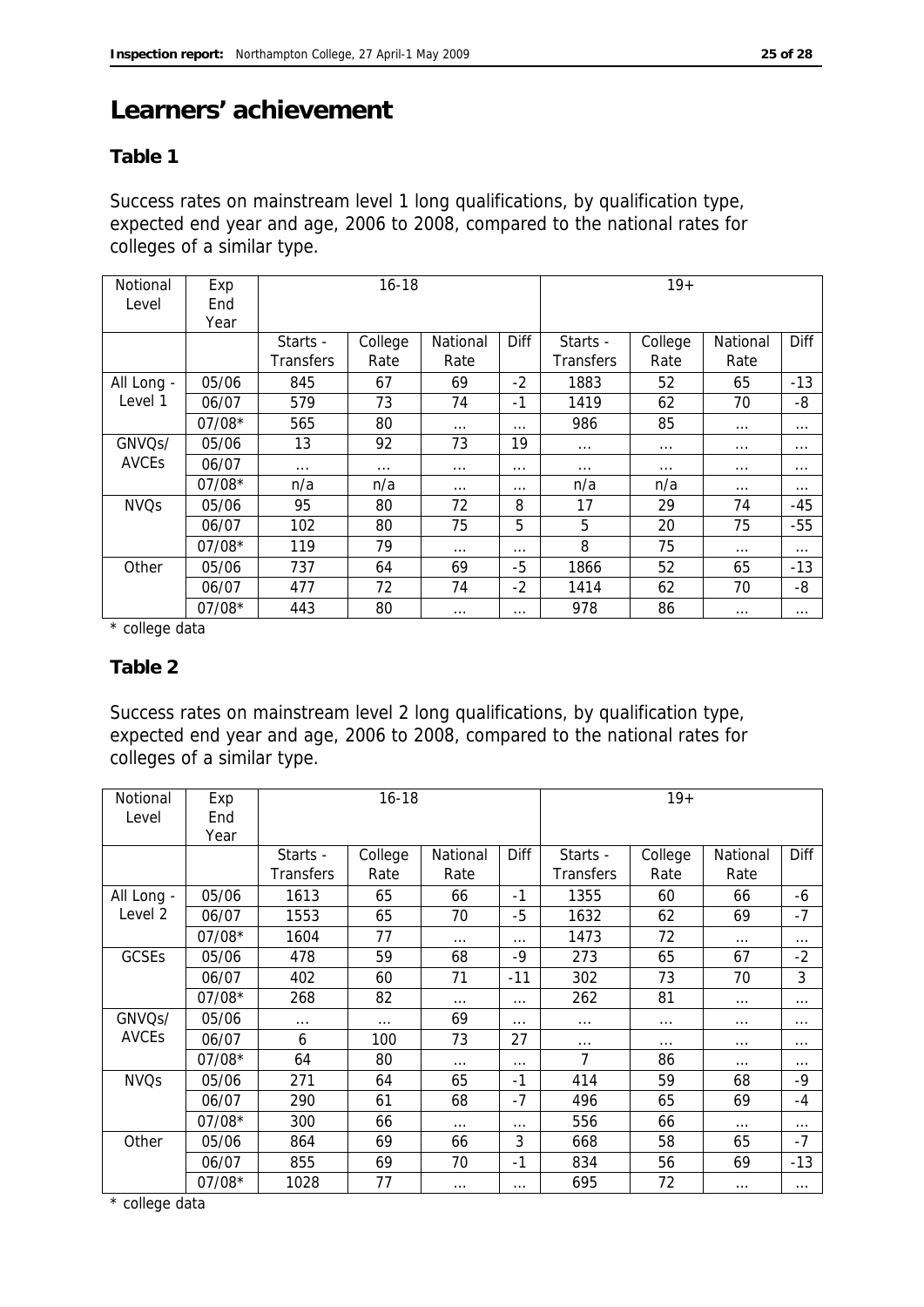#### **Table 3**

Success rates on mainstream level 3 long qualifications, by qualification type, expected end year and age, 2006 to 2008, compared to the national rates for colleges of a similar type.

| Notional         | Exp      | $16 - 18$ |          |          |          | $19+$            |         |          |          |
|------------------|----------|-----------|----------|----------|----------|------------------|---------|----------|----------|
| Level            | End      |           |          |          |          |                  |         |          |          |
|                  | Year     |           |          |          |          |                  |         |          |          |
|                  |          | Starts -  | College  | National | Diff     | Starts -         | College | National | Diff     |
|                  |          | Transfers | Rate     | Rate     |          | <b>Transfers</b> | Rate    | Rate     |          |
| All Long -       | 05/06    | 2733      | 61       | 71       | $-10$    | 1387             | 60      | 64       | $-4$     |
| Level 3          | 06/07    | 2633      | 67       | 73       | -6       | 1285             | 63      | 68       | $-5$     |
|                  | $07/08*$ | 2420      | 70       | $\cdots$ | .        | 1408             | 69      | $\cdots$ | $\cdots$ |
| A/A2             | 05/06    | 460       | 80       | 87       | $-7$     | 113              | 69      | 72       | -3       |
| Levels           | 06/07    | 579       | 84       | 87       | -3       | 120              | 71      | 76       | -5       |
|                  | $07/08*$ | 476       | 86       | $\cdots$ | $\cdots$ | 128              | 76      | $\cdots$ | $\cdots$ |
| <b>AS Levels</b> | 05/06    | 1306      | 55       | 67       | $-12$    | 182              | 45      | 55       | $-10$    |
|                  | 06/07    | 1191      | 62       | 69       | $-7$     | 187              | 57      | 59       | $-2$     |
|                  | $07/08*$ | 1014      | 62       | $\cdots$ | $\cdots$ | 150              | 67      | $\cdots$ | $\cdots$ |
| GNVQs/           | 05/06    | 135       | 39       | 66       | $-27$    | 11               | 45      | 57       | $-12$    |
| <b>AVCEs</b>     | 06/07    | $\cdots$  | $\cdots$ | $\cdots$ | $\cdots$ | .                | .       | $\cdots$ | .        |
|                  | $07/08*$ | n/a       | n/a      | $\cdots$ | $\cdots$ | n/a              | n/a     | $\cdots$ | $\cdots$ |
| <b>NVQs</b>      | 05/06    | 58        | 64       | 71       | $-7$     | 219              | 61      | 63       | $-2$     |
|                  | 06/07    | 89        | 51       | 74       | $-23$    | 215              | 67      | 69       | $-2$     |
|                  | $07/08*$ | 89        | 76       | $\cdots$ | .        | 224              | 60      | $\cdots$ | $\cdots$ |
| Other            | 05/06    | 774       | 61       | 65       | -4       | 862              | 61      | 64       | $-3$     |
|                  | 06/07    | 774       | 64       | 70       | -6       | 763              | 62      | 69       | -7       |
|                  | 07/08*   | 838       | 69       | $\cdots$ | $\cdots$ | 898              | 72      | $\cdots$ | $\cdots$ |

\* college data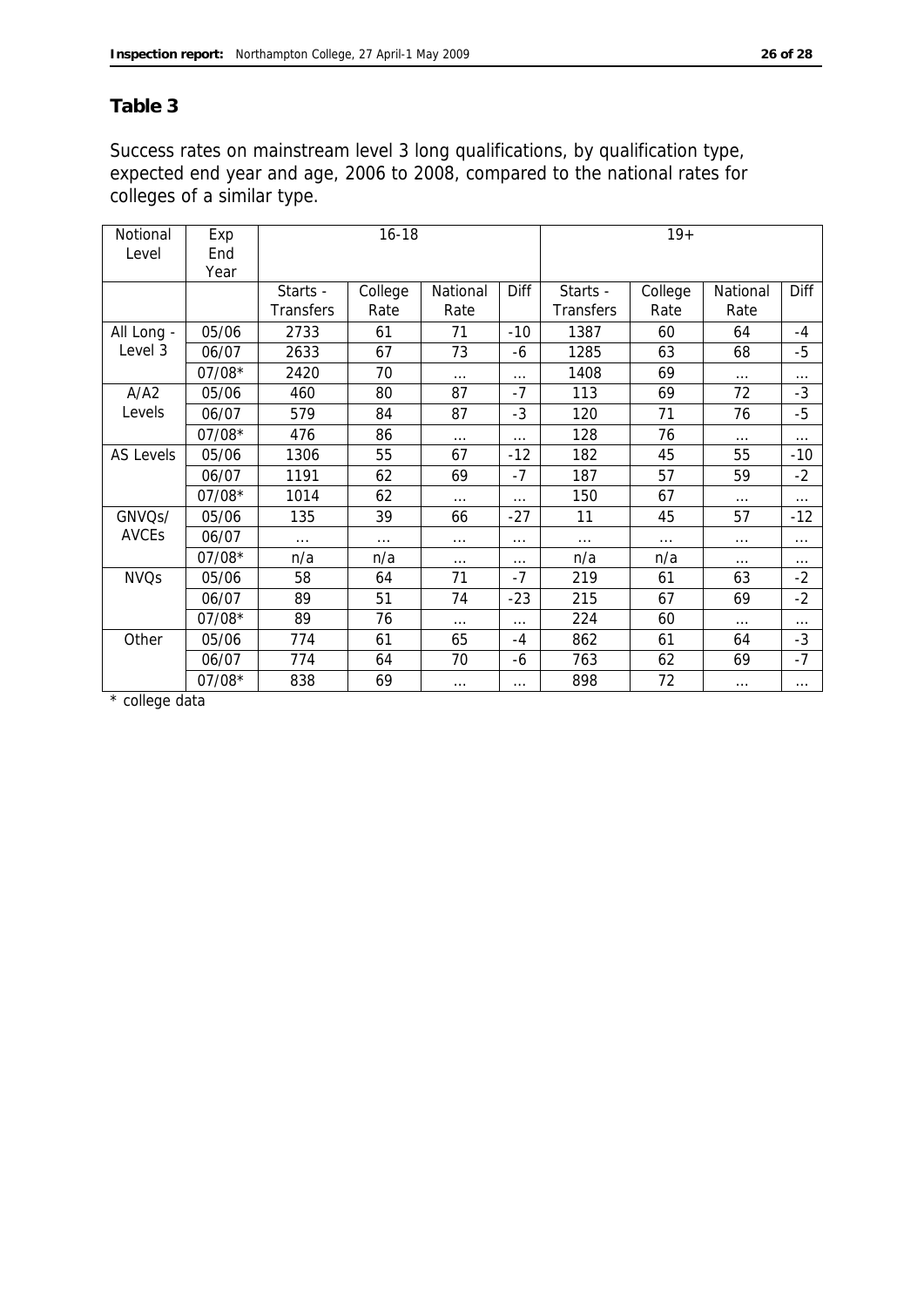#### **Table 4**

Success rates on work-based learning apprenticeship programmes managed by the college, 2006 to 2008.

| Programme       | End   | <b>Success</b> | No. of    | College    | National   | College   | National  |
|-----------------|-------|----------------|-----------|------------|------------|-----------|-----------|
|                 | Year  | rate           | learners* | <b>NVQ</b> | <b>NVQ</b> | framework | framework |
|                 |       |                |           | rate **    | rate**     | rate**    | rate**    |
| Advanced        | 05/06 | overall        | 79        | 52         | 52         | 37        | 43        |
| Apprenticeships |       | timely         | 71        | 21         | 34         | 13        | 27        |
|                 | 06/07 | overall        | 27        | 44         | 63         | 44        | 56        |
|                 |       | timely         | 30        | 30         | 43         | 30        | 38        |
|                 | 07/08 | overall        | 82        | 76         | 68         | 67        | 63        |
|                 |       | timely         | 78        | 64         | 48         | 58        | 44        |
| Apprenticeships | 05/06 | overall        | 207       | 54         | 57         | 49        | 51        |
|                 |       | timely         | 152       | 24         | 37         | 22        | 33        |
|                 | 06/07 | overall        | 181       | 47         | 64         | 46        | 60        |
|                 |       | timely         | 179       | 34         | 47         | 32        | 45        |
|                 | 07/08 | Overall        | 189       | 63         | 67         | 60        | 64        |
|                 |       | timely         | 185       | 48         | 53         | 45        | 50        |

\* Learners who leave later than originally planned are counted in the year they actually leave. This group of learners are then added to the learners who planned to complete in a given year and did so or left earlier than planned

\*\* College and national qualification success rates are calculated using LSC published data derived from the Individual Learning Record (ILR)

#### **Table 5a**

Success rates on work-based learning Train to Gain NVQ programmes managed by the college, 2007 to 2008.

| Programme     | End Year   | Success rate | No. of learners* | college NVQ rate** |
|---------------|------------|--------------|------------------|--------------------|
| Train to Gain | 2006/07    | overall      | 18               | 100                |
| <b>NVQ</b>    |            | timely       | 18               | 100                |
|               | 2007/08    | overall      | 296              | 89                 |
|               |            | timely       | 256              |                    |
|               | 2008/09    | overall      | 122              |                    |
|               | (8 months) | timely       | 112              |                    |

**Note:** 2008/09 data is 'part year' only and is representative of the first three months or greater of the LSC contract year

- Learners who leave later than originally planned are counted in the year they actually leave. This group of learners are then added to the learners who planned to complete in a given year and did so or left earlier than planned
- \*\* NVQ qualification success rates are calculated using data supplied to Ofsted by the college prior to inspection